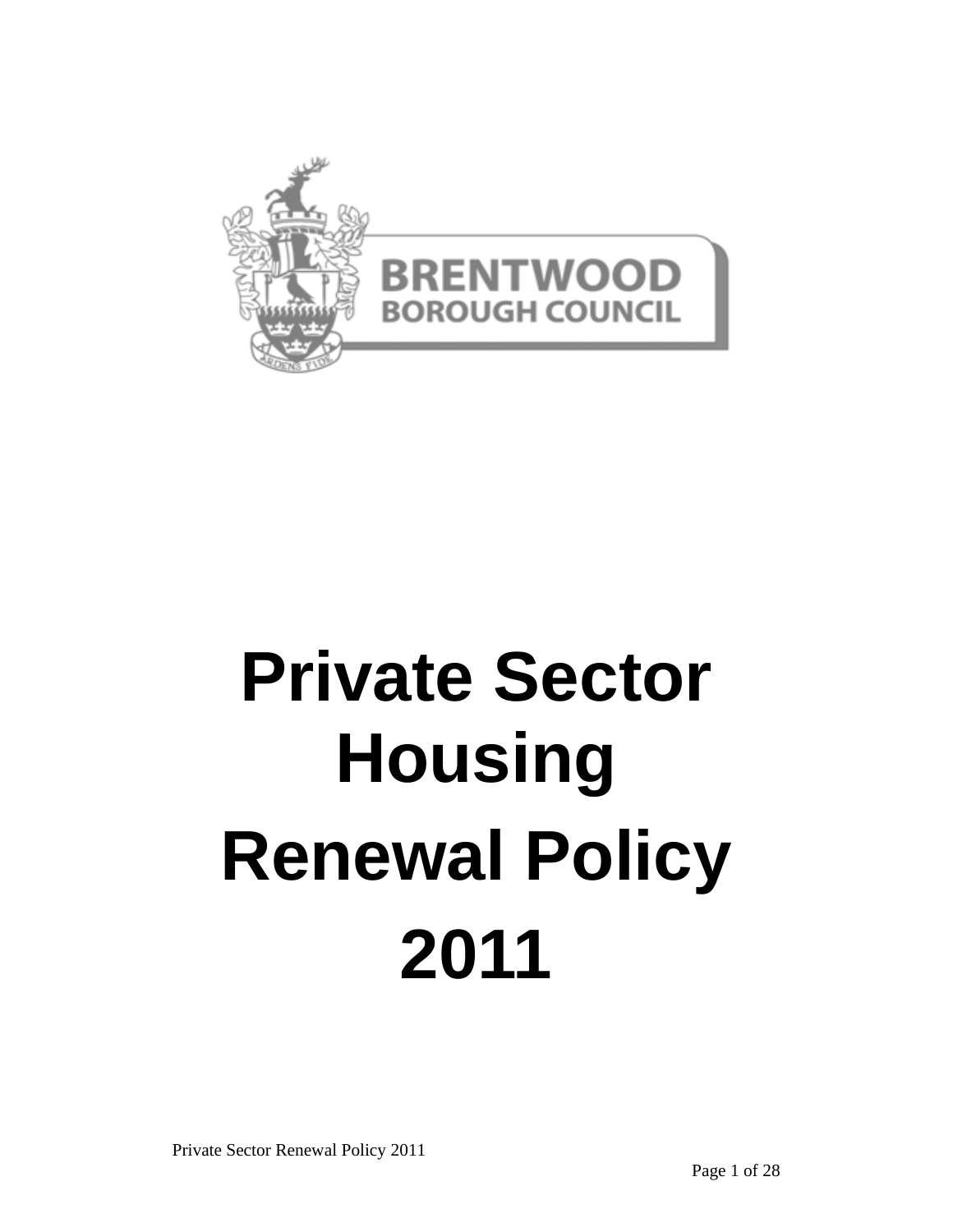# **CONTENTS**

# **Chapter 0ne:**

| Introduction & Local Strategic context.           | page 3  |
|---------------------------------------------------|---------|
| <b>Chapter Two:</b>                               |         |
| National Priorities for Private Sector Renewal.   | page 6  |
| <b>Chapter Three:</b>                             |         |
| <b>Local Housing Conditions.</b>                  | page 10 |
| <b>Chapter Four:</b>                              |         |
| Energy Efficiency/Fuel Poverty.                   | page 15 |
| <b>Chapter Five:</b>                              |         |
| Interventions Which the Local Authority Can Take. | page 16 |
| <b>Chapter Six:</b>                               |         |
| Grants & Loans.                                   | page 20 |
| <b>Appendix 1:</b>                                |         |
| Decent Homes Standard.                            | Page 24 |
| <u> Appendix 2:</u>                               |         |
| Licensable Houses in Multiple Occupation.         | Page 25 |
| <b>Appendix 3:</b>                                |         |
| Grants/Loans Priority List.                       | Page 26 |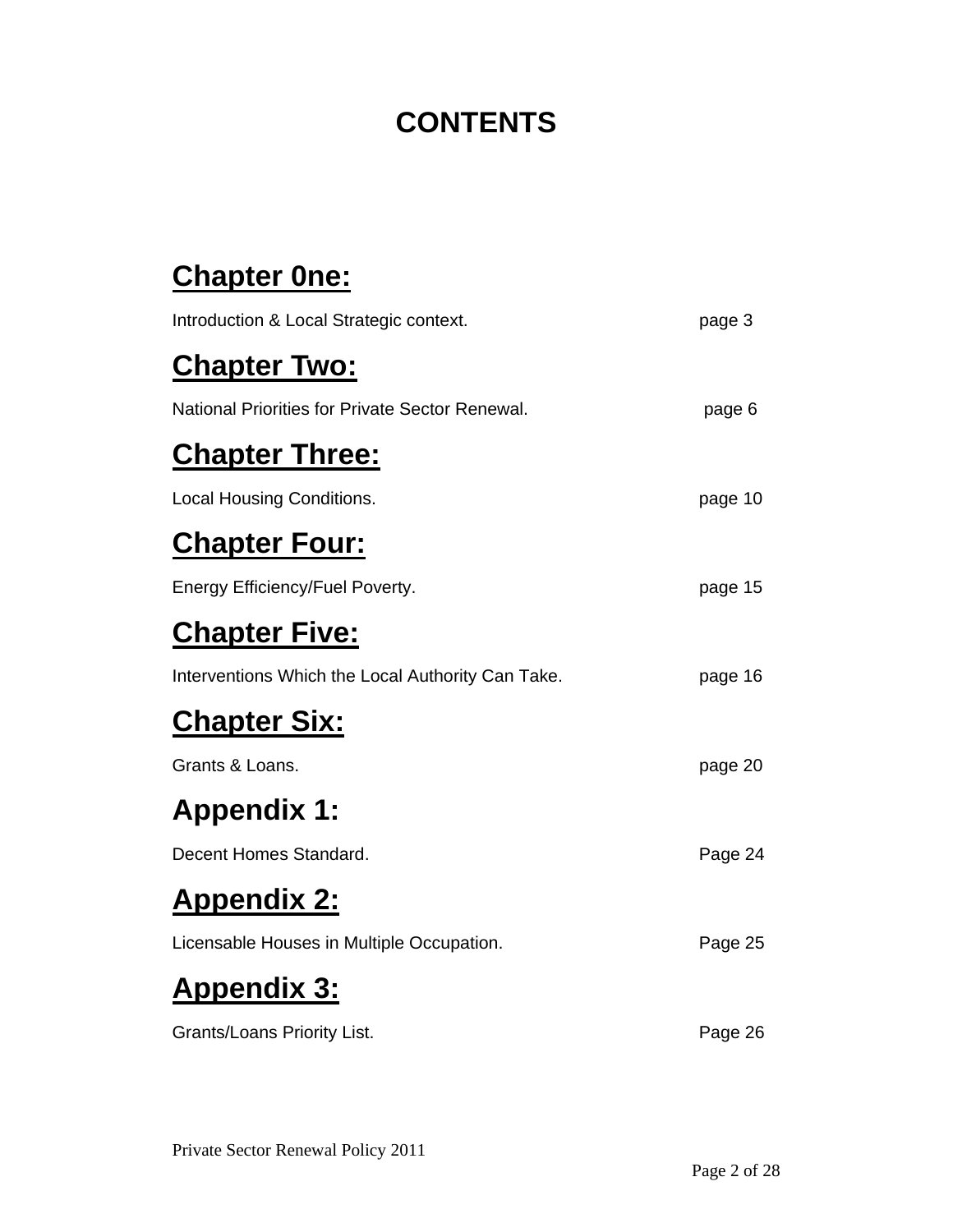# **Private Sector Housing Renewal Policy 2011**

## **Chapter one – Introduction and Local Strategic Context**

#### **Introduction:**

The Council, as the strategic housing authority has the responsibility for considering the standard of housing in all tenures and developing a strategy for dealing with the issues that arise. The Council adopted the previous Private Sector Renewal Strategy in 2006. It was revised in 2007.

The previous policy outlined the Council's approach to tackling the Private Sector Housing issues and took account of the legislative and regulative framework that existed at that time.

There have been changes in both the tone and direction of the overall framework of Private Sector regulation since the 2006 document which need to be incorporated into this revised policy. These are:

Changes to the Government's Housing Priorities and Direction following the 2010 General Election;

Creation of the New Homes Bonus;

Energy Efficiency in the Private Rented Sector;

Changes in available finance following the CSR and Local Government Settlement announced in December 2010.

This Policy should be reviewed annually within the Department for any necessary legal or financial changes and any such changes reported to Members. In addition, it should be revised and rewritten at no more than 5 year intervals.

#### **Local Strategic Context:**

Brentwood has issued a Housing Strategy Statement (April 2010 – March 2011) which sets out the Council's aspirations and base methods of working in respect (amongst other areas) of the Private Sector with a view to making the best use of existing homes. The ways in which best use can be made of homes is expanded below in Chapters four and five.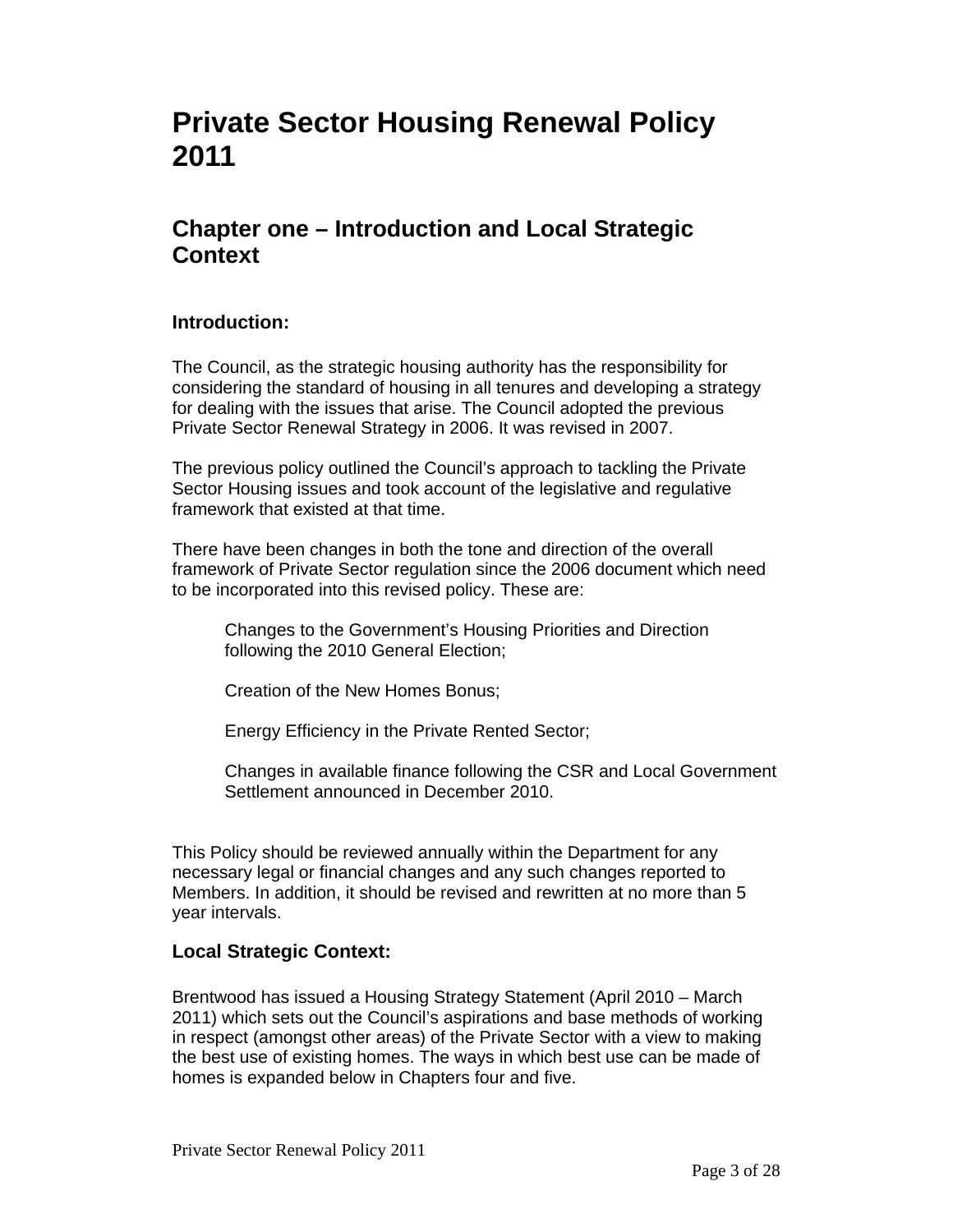The emerging Sustainable Community Strategy has the vision *to improve the quality of life for all Brentwood Borough by working in partnership.* Within this strategy are aims to *improve the Borough's Surroundings and to keep the Borough safe and healthy.* These aims are supported by this Private Sector Renewal Policy where they connect with the Private Sector.

The Council's Corporate Plan prioritises ensuring value for money in the services we provide; providing good quality housing; and tackling anti-social behaviour and crime. This policy seeks to play its part in setting conditions within which these priorities can be met in the Private Sector housing arena.

Pending a rewrite of its Housing Strategy, the Council issued a Housing Strategy Statement covering the period April 2010 – March 2012. Within this were listed key priorities for this interim period:

- To refresh our strategic approach to meeting the housing needs of the Borough;
- To enable the delivery of new market and affordable housing;
- To make best use of existing homes, both those in Council and private ownership;
- To respond to the needs of all residents across all housing tenures, including reducing levels of homelessness, and supporting independent living for vulnerable and marginalised people;
- To contribute to building inclusive communities and reducing inequalities.

Working within these priorities, the Statement included the following:

- Working with landlords, we will seek to ensure that all tenanted dwellings in the Private Rented Sector are in a good state of repair and are suitable and safe for their occupants.
- We have devised and will continue to host our annual Private Sector Landlords Forum, when staff from the Environmental Health, Housing and Housing Benefits services give information to landlords on any changes in legislation, best practice in letting, Planning and Housing Benefit changes through presentations, discussions and question and answer sessions.
- We will continue our current grants and financial assistance to enable the homes of the most vulnerable people in the Private Sector to achieve the Decent Homes Standard, and continue to operate our policy to bring empty homes back into use.
- We will continue, through our membership of the Herts and Essex Energy Partnership (HEEP), to offer energy efficiency and renewable measures for privately owned, leasehold or rented homes. Measures will include insulation, heating improvements and renewable technologies.
- We will support independent living for vulnerable and marginalised people by continuing our partnership with Brentwood Staying Put to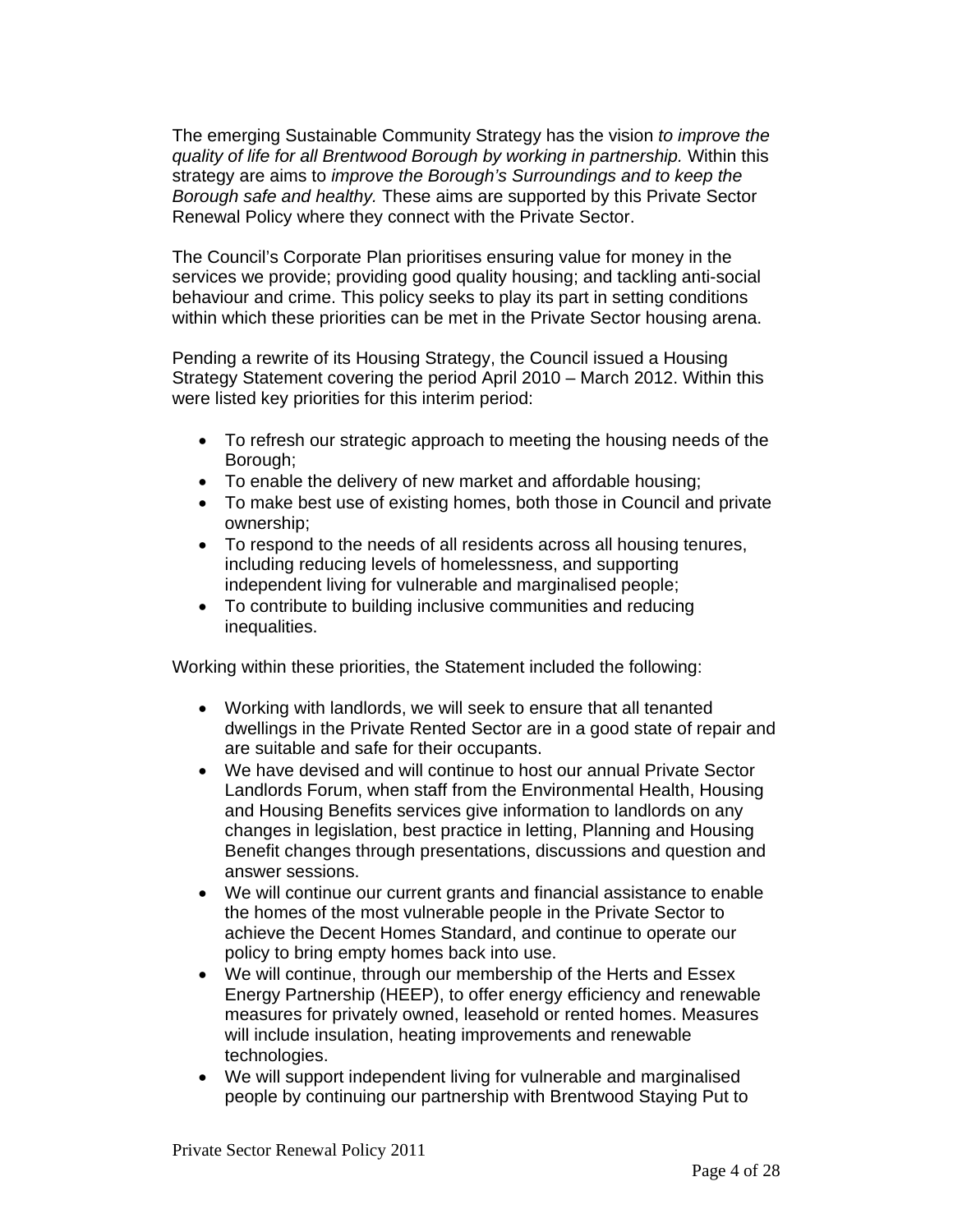assist elderly and disabled applicants to obtain appropriate funding for repairs or works.

• We will work as part of the refreshed Local Strategic Partnership to ensure appropriate housing solutions contribute to the delivery of action plans, where appropriate.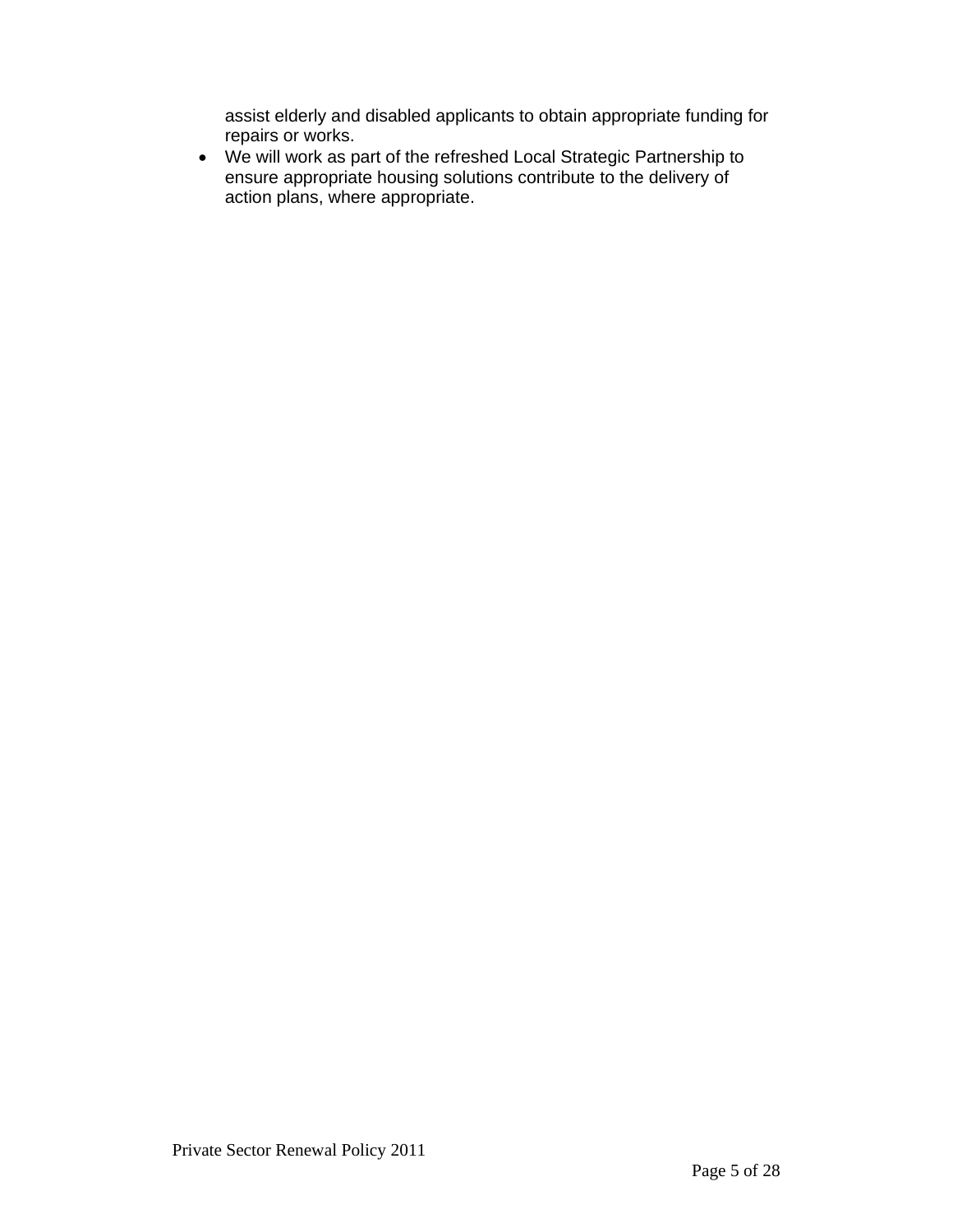## **Chapter two – National Priorities for Private Sector Renewal**

*We want everyone to have a decent home at a price they can afford whether they own or rent it. 1*

#### **Housing Act 2004**

The Housing Act 2004, which came into effect in April 2006, introduced measures of reform that help the most vulnerable whilst also creating a "fairer housing market for those who own, rent or let residential property". It also assisted in meeting the then Government's 2010 "Decent Homes" target of 70% of vulnerable households living in Decent Homes by 2010. This target was rescinded, but BBC reached this target and beyond.

A number of discretionary duties and mandatory powers were introduced and below is a summary of the main provisions of the Act:

- The introduction of the Housing Health and Safety Rating System that replaced the Housing Fitness Standard as a measure of whether a dwelling should be lived in. (Category 1 and category 2 Hazards, see below).
- Mandatory Licensing of large, high-risk Houses in Multiple Occupation and discretionary powers to license some smaller Houses in Multiple Occupation.
- The power for local authorities to selectively license private landlords.
- The introduction of Empty Dwelling Management Orders (EDMOs) to assist to bring empty homes back into use. (See below and Chapter five)
- Changes to the Right to Buy Scheme, extending the qualifying period from 2 to 5 years and extending the pay back period.
- The introduction of the Tenancy Deposit Protection Scheme.
- The creation of Residential Property Tribunals (RPTs) with the power to impose Rent Repayment Orders where a landlord has received housing Benefit for tenants living in a property which should reasonably be licensed but is not.

 $\overline{a}$ 

<sup>1</sup> Quote from the Communities and Local Govt website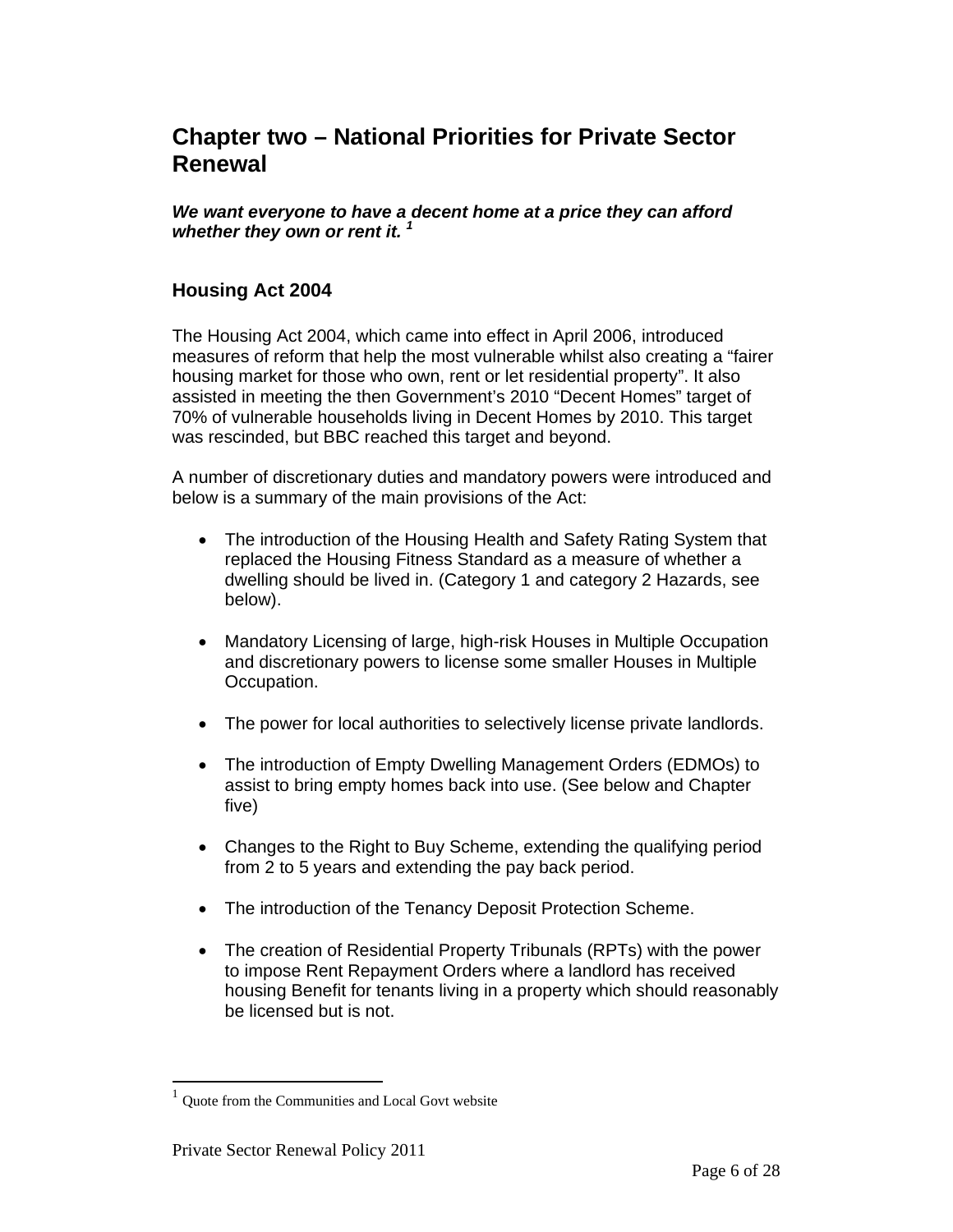- The introduction of Energy Performance Certificates to assist with the selling process for residential properties. (See below and chapter XXX)
- The requirement to update statutory overcrowding conditions.
- Extension of Disabled Facilities Grants (DFGs) to people occupying caravans (mobile homes) as their only or main residence. (See Chapter 6)

#### **Category 1 and Category 2 Hazards**

The Housing Act 2004 introduced a different method of determining whether living accommodation is suitable for the occupants. Instead of being based on a series of criteria which the dwelling had to be free from – dampness, instability, serious disrepair - and access to adequate lighting, heating and ventilation, wholesome water supply, satisfactory facilities for cooking of food, hot and cold water, a WC, bathroom, and drainage, the new method is riskbased and considers the harm that living conditions may cause to occupants.

Based on the seriousness of the risk to health and the likelihood of that risk being realised, the Council has either a duty or a power to require the owner to rectify any of a list of 29 Hazards. Where the dwelling exhibits one or more Category 1 Hazards, the Council is required to take the "appropriate enforcement action" in respect of the hazard(s). Where the dwelling exhibits one or more Category 2 Hazards, the Council has a power to take particular kinds of enforcement action.

Where such hazards exist, this Housing Renewal Policy will seek to assist those vulnerable and low income persons who have a responsibility to keep housing suitable for occupation to shoulder that responsibility (see Chapter 6).

#### **Energy Efficiency**

The Government has, rightly, made the eradication of fuel poverty and the provision of warm homes a priority in recent years. The present government has, whilst changing the means of so doing, continued to give energy efficiency prominence in its policies.

#### **The "Green Deal"** <sup>2</sup>

One of the main components in the *Energy Bill 2010-11* is the framework for a "Green Deal". The aim of the Green Deal is to encourage energy efficiency improvements in properties, to be paid for by savings from energy bills.

l <sup>2</sup> House of Commons Library. Standard Note SN/SC/5763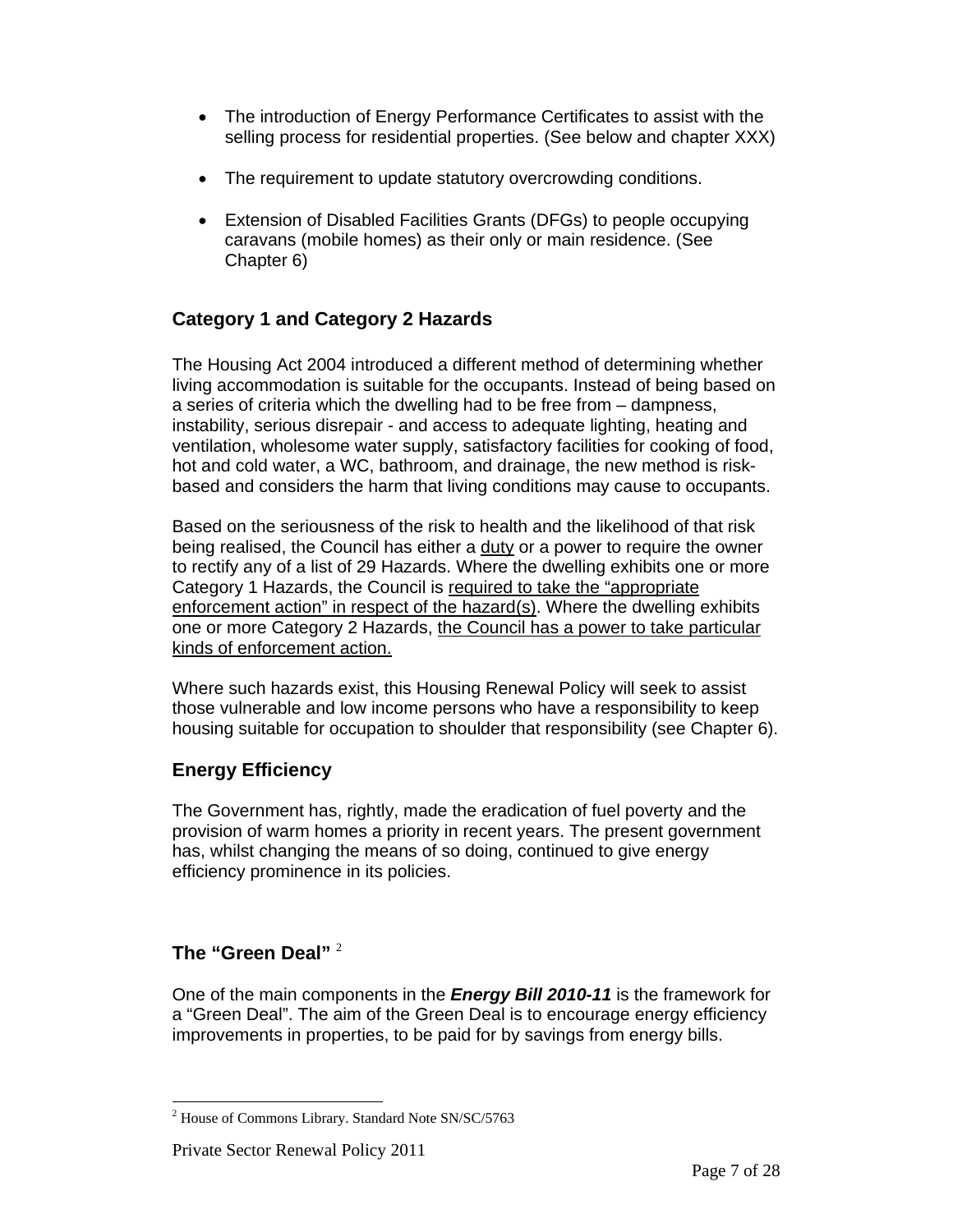The Green Deal would enable customers [of energy suppliers] to receive money upfront to make the energy efficiency improvements to their properties. The repayments would then attach to the energy bill at a property, rather than to an individual. The "core principle" of the Green Deal is the "golden rule"; that the instalment payment for the energy saving measures, including the cost of finance, labour and products, should not exceed the projected associated cost savings on the average bill for the duration of the green finance arrangement. The arrangement could be for as long as 25 years.

Underpinning the Green Deal would be an "Energy Company Obligation" (ECO). This would focus the obligation on those properties and households which could not make energy savings without extra financial support, such as those with hard-to-treat homes, the vulnerable and the fuel poor. (The Government estimates that this sector accounts for about a quarter of all carbon emissions).

It is expected that the Green Deal and the ECO will come into force in early 2013.

As a part of this Housing Renewal Policy, assistance will be offered to vulnerable persons and elderly persons on a low income to improve the energy efficiency of their home (to a minimum level) and provide suitable fixed heating. (see Chapter six)

Energy Performance Certificates, which are provided for new occupants of all homes – both owner occupiers and tenants – are likely to encourage the improvement of energy efficiency. Such improvements are to be supported and occupants wishing to carry out such works will, whilst it is still operating, be directed in the first instance to the HEEP scheme. Once that scheme ceases (2011/12), assistance will be offered in house.

#### **Housing & Health**

l

There have been two major reports linking Housing and Health,

- 1. from the Warwick Law School and the Building Research Establishment;<sup>3</sup>
- 2. from the Chartered Institute of Environmental Health<sup>4</sup>

The former concluded that poor housing in England is costing the NHS in excess of £600 million a year. It also showed that low cost interventions give particularly good value in terms of health and well-being benefits. for example, minor works carried out through the Home Improvement Agency, and Handyperson Schemes to deal with hazards such as Falling on Level

 $3$  Linking Housing Conditions and Health: A Report of a Pilot Study into the Health Benefits of Housing Interventions – February 2010)

<sup>&</sup>lt;sup>4</sup> Local Authority Private Sector Housing Services – Delivering Housing, Health and Social Care Priorities, Helping Vulnerable People and Local Communities – January 2011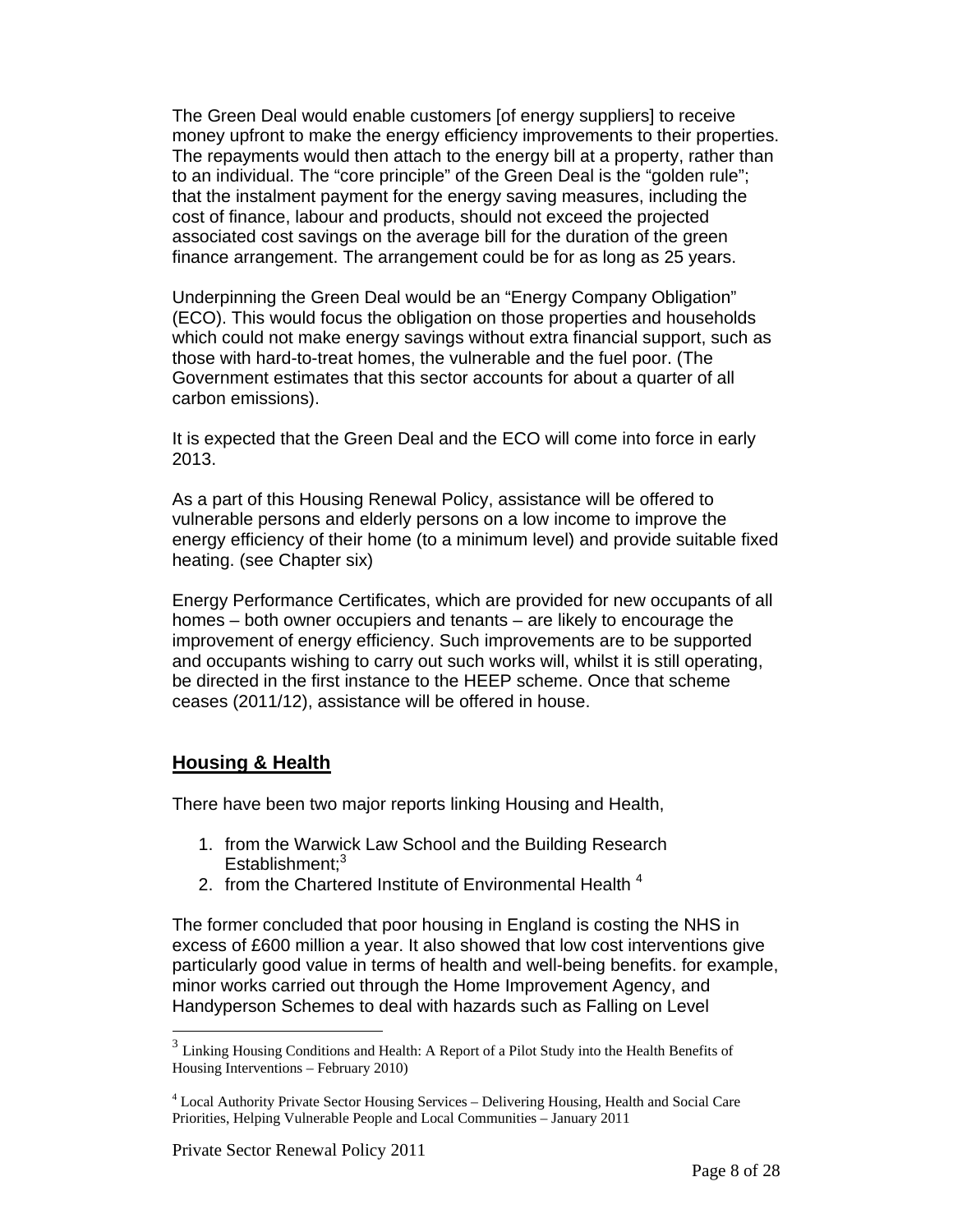Surfaces, Falling on Stairs and Entry by Intruders can give a payback period (the time for the cost of works to balance with the cost saving to the NHS) of one or two years. Work carried out by the Audit Commission states that "Every £1 spend on providing housing support for vulnerable people can save nearly £2 in reduced costs of health services, tenancy failure, crime and residential care.<sup>5</sup>

The latter pointed out that the Private Rented Sector is growing and that 30% of the dwellings in this sector have serious health and safety hazards. It also reiterated the words from the Empty Homes Agency *– "Homes that stand empty are a wasted resource and have a detrimental effect on neighbourhoods".*

#### **Empty Properties**

Nationally, there are more than 300,000 long-term empty dwellings which could be brought back into residential use. Government has long encouraged local authorities to use the tools which have been made available reduce the numbers of this type of property which attract squatters, anti-social behaviour and bring misery for neighbours. Instead, local authorities should treat such empty property as an asset to be brought back into use for those families that need somewhere to live.

*It is the government's aim to develop options to bring more empty homes back into use, working with the local authorities and housing associations and some of the property owners, neighbours and others affected. 6*

l <sup>5</sup> Audit Commission (2009) *Building Better Lives: Getting the best from strategic housing.*<br><sup>6</sup> Ougts from Communities Minister Andrew Stunell

Quote from Communities Minister Andrew Stunell.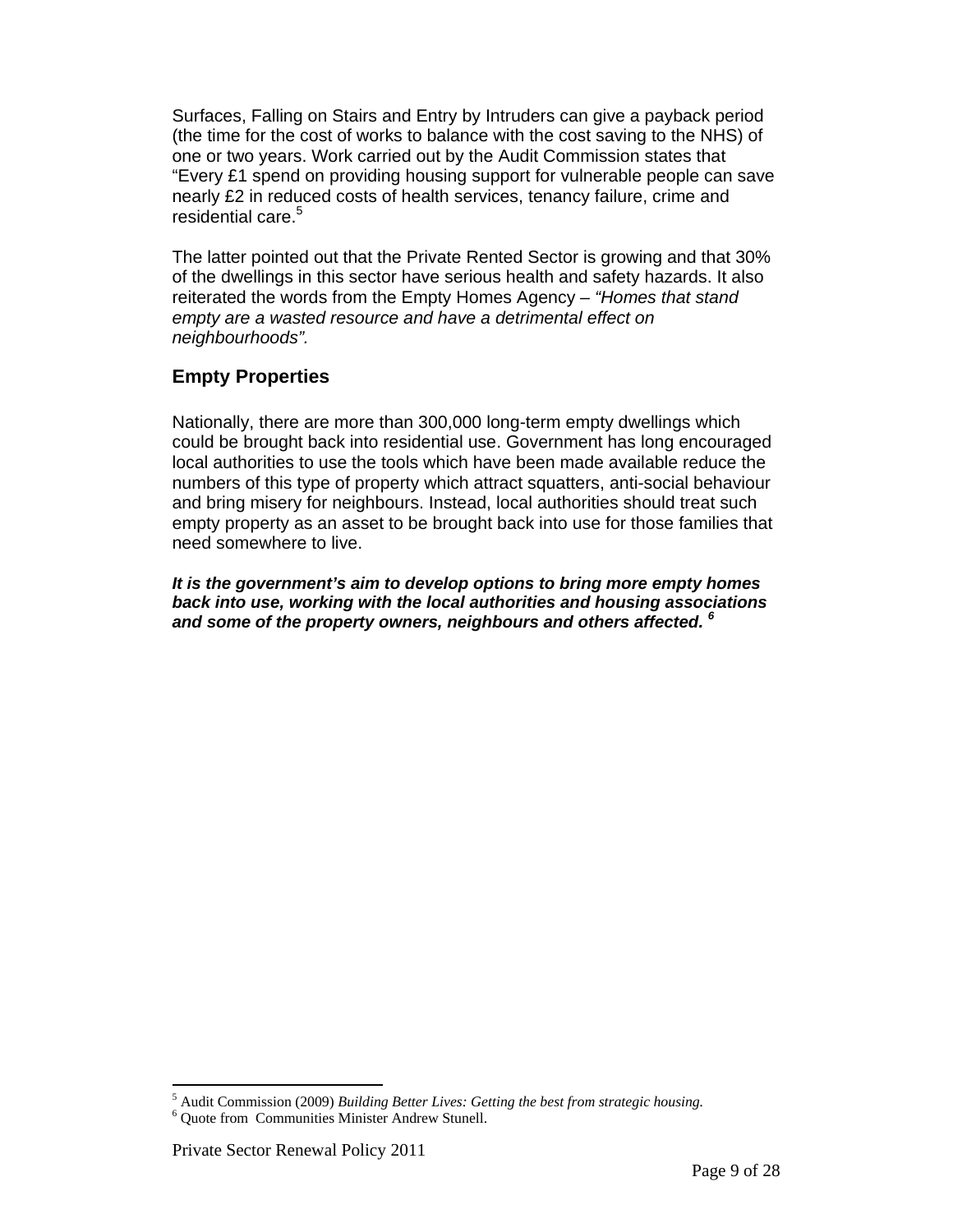# **Chapter three – Local Housing Conditions**

There are 27,965 Private Sector dwellings in the area which accommodate 27,051 households. Of these, 26% are Non-Decent (7,247). There are 3,234 vulnerable households living in Brentwood, of which 826 live in Non-Decent accommodation.<sup>7</sup> Given that the Council is committed to "prioritising services and targeting resources to communities and individuals in the greatest need, and supporting residents who are the most vulnerable in society"; and that the Corporate Plan seeks to provide "good quality housing", financial help to assist such persons in ensuring their homes are not adversely affecting their health is something the Council should do, within reasonable resource limits.

In 2008 in Brentwood, there were more than 13,200 people over the age of 65. This represents 18.3% of the population as a whole.<sup>8</sup> This has a bearing on the numbers of people eligible to apply for Disabled Facilities Grants (DFG) as around 90% of grants are given to the over 65s. In 2010/11, 43 grants were approved with a total spend of greater than £230,000. DFGs are mandatory grants and, if an application is made by an eligible person, must be approved, to a maximum in any one instance of £30,000.

80% of the housing stock is owner occupied, with around 9% in the Private Rented Sector. The majority of the housing has been built since 1945, and much of the older housing has been improved and renovated. In 2010 (1<sup>st</sup> quarter) the average price of a house in Brentwood was £350,930. This is the highest average in Essex (£243,993) and much higher than the average for England  $(E224,064)^9$ 

Council Tax Benefit (CTB) and Housing Benefit (HB) are common measures of low income and a lack of accessible savings. In Brentwood, of the 27,051 households in the Private Sector, there are 1,551 in the Private Rented Sector who are in receipt of Housing Benefit and/or Council Tax Benefit. This would indicate that at least this number of tenants are on a low income and may well be unable to afford to heat their homes properly, even if the insulation of those homes is to a decent standard. There are a further 2,116 owner occupier households who receive CTB. These persons will be unlikely to maintain their homes without help from relatives, friends, the community or the Council.<sup>10</sup>

#### **House Condition Survey Results**

The recent Private Sector Housing Stock Modelling carried out by the Building Research Establishment (BRE) for Brentwood BC in 2011 states that all of the house condition and energy efficiency indicators suggest the Private Sector Housing stock in Brentwood to be better than the national average. (Stock

 $\overline{a}$ 

<sup>&</sup>lt;sup>7</sup> Brentwood Borough Council: BRE Housing Stock Models and options for further developing private sector housing information. February 2011.

ONS, 2008

<sup>&</sup>lt;sup>9</sup> Brentwood District Profile. August 2010

 $10$  BBC Benefits (first quarter 2011)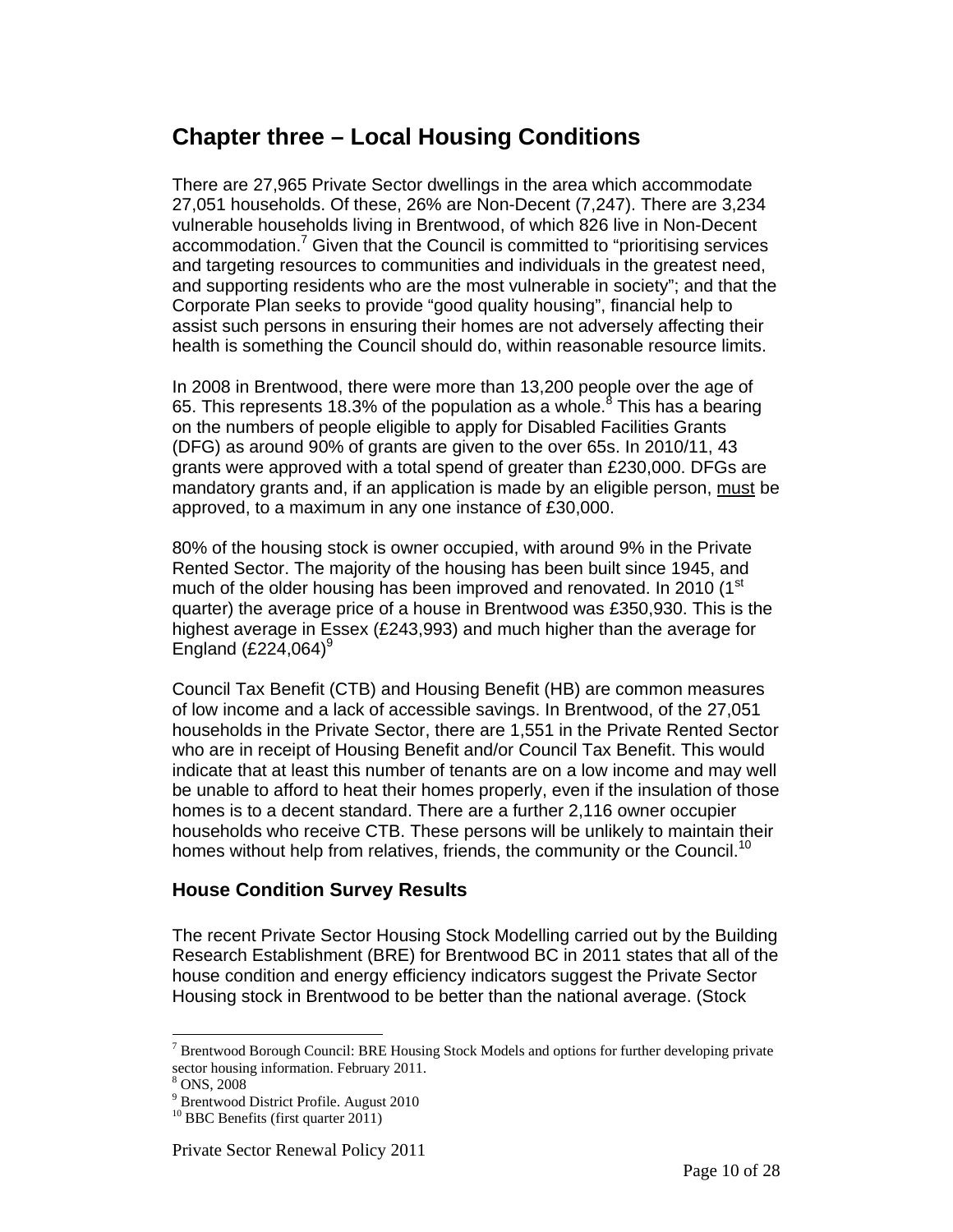Modelling provides data for basic legislative, government and local reporting on Private Sector Housing information. It does this by using complex statistical techniques to extrapolate data from the English House Condition Survey (EHCS) down to small local area level based on correlations with census and other data. It has not considered any data about specific housing conditions and has not involved the inspection of any dwellings. It is a purely statistical report and cannot be related to any specific addresses).

- The percentage of non-decent homes at 26% is 8% lower than the average for England in 2008;
- The model estimate for dwellings which fail thermal comfort, 11%, is 2% lower than the national average in 2008;
- For Housing Health and Safety Rating System Category 1 hazards the model estimate 17%, is 7% lower than the national average;
- Excess cold, which is the most common Category 1 hazard, at 8% is 2% lower than the national average; $11$
- The one indicator provided solely of socio-economic conditions, vulnerable households, shows these conditions to be considerably better than the national average (12% compared to 19%);
- The percentage of vulnerable households in non-decent homes, 3%, is considerably lower than the national average in 2008 of 7%;
- The modelled estimate for former CLG PSA7 indicator, vulnerable households in decent homes, for Brentwood is 74%. This is 13% better than the national average in 2008.
- The model estimate for fuel poverty is 9% which is 6% lower than the national average in 2008 of 15%.

See Table 1 below

l  $11$  i.e. shows that housing locally does not suffer from excess cold as much as other parts of the country.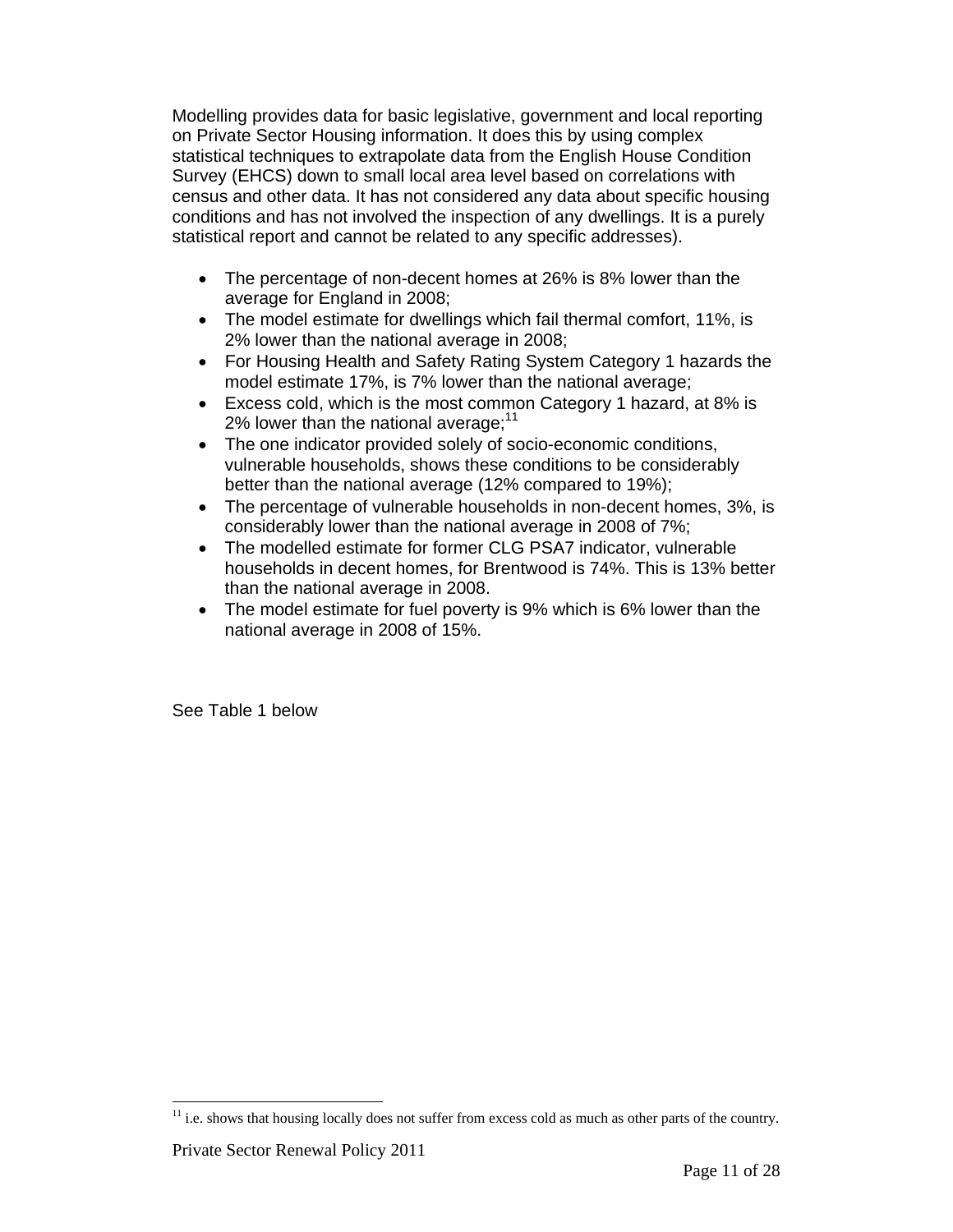|                                |                        |                                |                             | <b>Table1: Modelled Data, Private Sector</b><br><b>Dwellings</b> |                                                                             |                  |                      |                       | <b>Households</b>                     |                                            |                                 | <b>Vulnerable</b><br>households |
|--------------------------------|------------------------|--------------------------------|-----------------------------|------------------------------------------------------------------|-----------------------------------------------------------------------------|------------------|----------------------|-----------------------|---------------------------------------|--------------------------------------------|---------------------------------|---------------------------------|
| Ward                           | Dwellings<br>(private) | <b>Households</b><br>(private) | <b>Non</b><br><b>Decent</b> | Inadequate<br><b>Thermal</b><br><b>Comfort</b>                   | <b>Housing</b><br><b>Health</b><br>and<br><b>Safety</b><br>Rating<br>System | <b>Disrepair</b> | <b>Non</b><br>Modern | <b>Excess</b><br>Cold | Fuel<br><b>Poverty</b>                | Vulnerable<br><b>Households</b>            | Vulnerable<br><b>Non Decent</b> | Vulnerable<br>Decent (PSA7)     |
| <b>Brentwood North</b>         | 2,441                  |                                | 2,367 623 (26%)             | 276 (11%)                                                        | 358 (15%) 73 (3%)                                                           |                  |                      | 36 (1%) 133 (5%)      | 165 (7%)                              | 367 (16%)                                  | 91 (4%)                         | 276 (75%)                       |
| <b>Brentwood South</b>         | 2,124                  |                                | 2,038 527 (25%)             | 260 (12%)                                                        | 338 (16%) 76 (4%)                                                           |                  |                      | 34 (2%) 122 (6%)      | 155 (8%)                              | 309 (15%)                                  | 75 (4%)                         | 234 (76%)                       |
| <b>Brentwood West</b>          | 2,594                  |                                | 2,475 533 (21%)             | 221 (9%)                                                         | 370 (14%) 52 (2%)                                                           |                  |                      | 31 (1%) 101 (4%)      | 150 (6%)                              | $ 272(11\%)$                               | 55 (2%)                         | 217 (80%)                       |
| <b>Brizes and Doddinghurst</b> | 2,121                  |                                | 2,060 664 (31%)             | 323 (15%)                                                        | 443 (21%) 59 (3%)                                                           |                  |                      |                       | 32 (2%) 302 (14%) 202 (10%) 250 (12%) |                                            | 77 (4%)                         | 173 (69%)                       |
| Herongate                      | 1,512                  |                                | 1,461 463 (31%)             | 193 (13%)                                                        | 307 (20%) 45 (3%)                                                           |                  |                      |                       | 21 (1%) 158 (10%) 170 (12%) 164 (11%) |                                            | 48 (3%)                         | 116 (71%)                       |
| <b>Hutton Central</b>          | 1,417                  |                                | 1,365 274 (19%)             | 111 (8%)                                                         | 173 (12%) 25 (2%)                                                           |                  | 11 (1%) 52 (4%)      |                       | 107 (8%)                              | 122 (9%)                                   | 24 (2%)                         | 98 (81%0                        |
| <b>Hutton East</b>             | 1,328                  |                                | 1,286 319 (24%)             | 147 (11%)                                                        | 200 (15%) 32 (2%)                                                           |                  | 12 (1%) 61 (5%)      |                       | 100 (8%)                              | 184 (14%)                                  | 43 (3%)                         | 141 (76%)                       |
| <b>Hutton North</b>            | 1,491                  |                                | 1,450 320 (21%)             | 146 (10%)                                                        | 173 (12%) 29 (2%)                                                           |                  | 17 (1%) 55 (4%)      |                       | 119 (8%)                              | 217(15%)                                   | 47 (3%)                         | 170 (78%)                       |
| <b>Hutton South</b>            | 1,631                  |                                | 1,573 304 (19%)             | 127 (8%)                                                         | 203 (12%) 20 (1%)                                                           |                  | $12(1\%)$ 65 (4%)    |                       | 104 (7%)                              | 98 (6%)                                    | 18 (1%)                         | 80 (82%)                        |
| Ingatestone                    | 2,356                  |                                | 2,293 761 (32%)             | 331 (14%)                                                        | 508 (22%) 85 (4%)                                                           |                  |                      |                       | 43 (2%) 289 (12%) 260 (11%) 270 (12%) |                                            | 85 (4%)                         | 185 (68%)                       |
| <b>Pilgrims Hatch</b>          | 2,040                  |                                | 1,991 555 (27%)             | 240 (12%)                                                        | 325 (16%) 60 (3%)                                                           |                  |                      | 25 (1%) 113 (6%)      | 184 (9%)                              | 336 (17%0                                  | 87 (4%)                         | 249 (74%)                       |
| Shenfield                      | 2,197                  |                                | 2,127 555 (25%)             | 252 (11%)                                                        | 300 (14%) 56 (3%)                                                           |                  |                      | 32 (1%) 135 (6%)      | 179 (8%)                              | 119 (6%)                                   | 31 (1%)                         | 88 (74%)                        |
| South Weald                    | 779                    |                                | 740 248 (32%)               | 103 (13%)                                                        | 176 (23%) 23 (3%)                                                           |                  | 12 (2%) 73 (9%)      |                       | 65 (9%)                               | 84 (11%)                                   | 25 (3%)                         | 59 (70%)                        |
| <b>Tipps Cross</b>             | 1,403                  |                                | 1,374 471 (34%)             | 208 (15%)                                                        | 324 (23%) 38 (3%)                                                           |                  |                      |                       | 20 (1%) 227 (16%) 163 (12%) 145 (11%) |                                            | 48 (3%)                         | 97 (67%)                        |
| Warley                         | 2,533                  |                                | 2,451 631 (25%)             | $ 272(11\%)$                                                     | 429 (17%) 65 (3%)                                                           |                  |                      | 31 (1%)  214 (8%)     | 184 (8%)                              | 299 (12%)                                  | 76 (3%)                         | 223 (75%)                       |
| <b>Brentwood</b>               | 27,965                 |                                |                             | 27,051 7,247 (26%) 3,210 (11%)                                   | $ 4,626(17\sqrt{740(3\%)}$                                                  |                  |                      |                       |                                       | 370 (1%) 2,101 (8%) 2,307 (9%) 3,234 (12%) | 828 (3%)                        | 2,406 (74%)                     |
| England 2007                   |                        |                                | (36%)                       | (16%)                                                            | (23%)                                                                       | (7%)             | (3%)                 | $(11\%)$              | (13%)                                 | (20%)                                      | (8%)                            | (61%)                           |
| England 2008                   |                        |                                | (34%)                       | (13%)                                                            | (24%)                                                                       | (7%)             | (3%)                 | (10%)                 | (15%)                                 | (19%)                                      | (7%)                            | (61%)                           |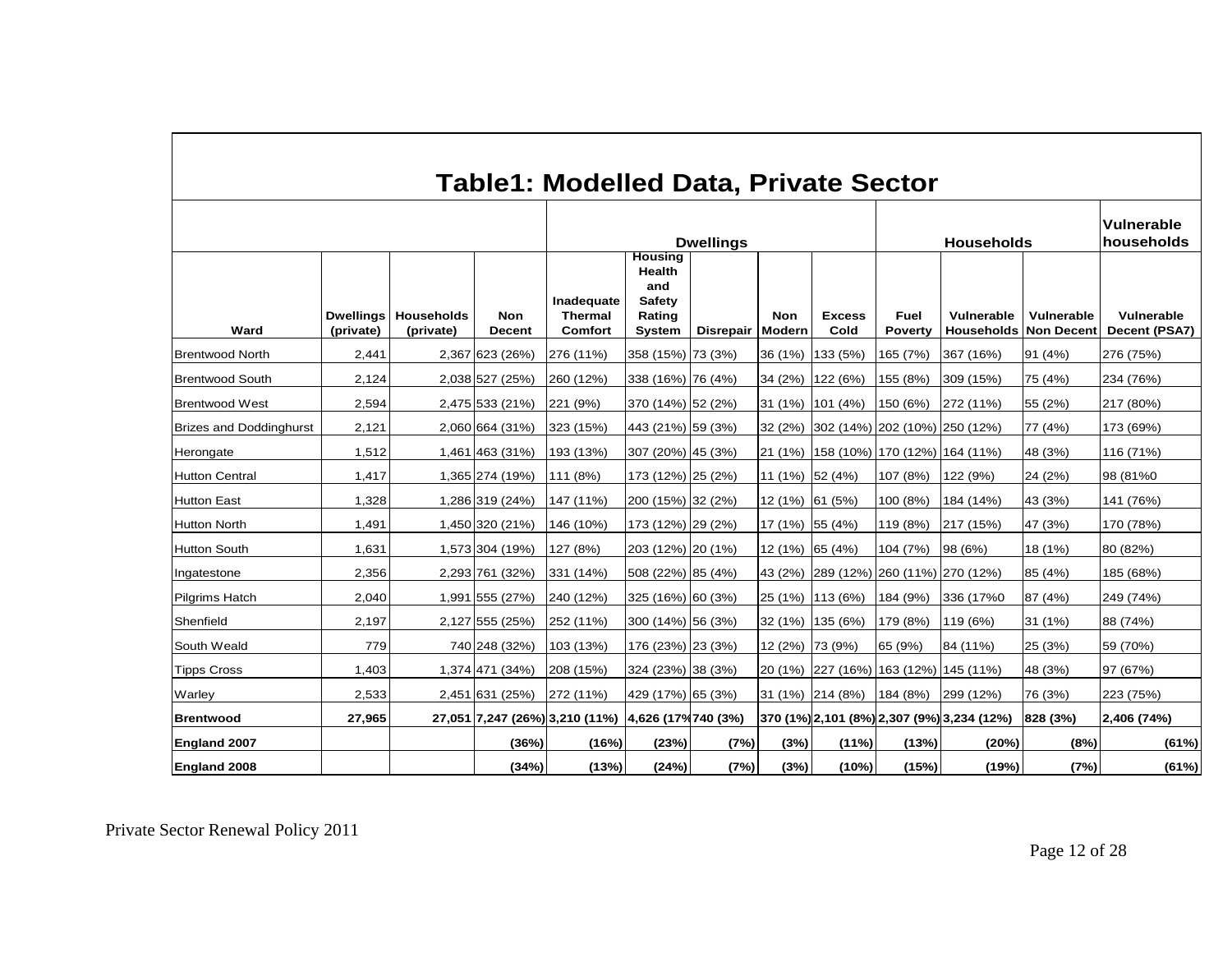Within these general figures however, there are variations which indicate where any available monies should be spent first. The wards of Brentwood North and Brentwood South, Brizes and Doddinghurst, Ingatestone and Pilgrims Hatch all have 4% of their vulnerable households living in Private Sector housing stock which is non-decent. Ingatestone, Tipps Cross and South Weald have a large proportion (23 and 22 %) of their Private Sector stock exhibiting Category 1 hazards. (see Table 1)

In order to firm-up these figures, and put addresses to the identified problems, it would be necessary to carry out a much wider Private Sector Housing Survey in these parts of the Borough at an estimated cost of £40 - £50,000. Resources being so limited, a more practical way of targeting help to those who need it most would be to advertise/promote the availability of financial assistance in these areas. This would not preclude the giving of assistance in other areas in individual cases.

The House Condition Survey has shown that to make all of the 7,247 nondecent homes in the area decent would cost more that £37M.

| <b>Criteria</b>          | <b>Average</b><br>Cost | <b>Total Number in</b><br><b>Brentwood</b> | <b>Total cost</b><br>$(£000)^{12}$ |
|--------------------------|------------------------|--------------------------------------------|------------------------------------|
|                          |                        |                                            |                                    |
| Non Decent Home          | £5,155                 | 7,247                                      | £37,358                            |
| Dwelling which           |                        |                                            |                                    |
| fails Thermal            | £3,171                 | 3,210                                      | £10,179                            |
| Comfort                  |                        |                                            |                                    |
| Dwelling which           |                        |                                            |                                    |
| fails Housing            |                        |                                            |                                    |
| <b>Health and Safety</b> |                        |                                            |                                    |
| <b>Rating System Cat</b> | £4,128                 | 4,626                                      | £19,099                            |
| 1 Hazards                |                        |                                            |                                    |
| Dwelling which           |                        |                                            |                                    |
| fails Disrepair          | £10,879                | 740                                        | £8,052                             |
| Dwelling which           |                        |                                            |                                    |
| fails Modernisation      | £15,401                | 370                                        | £5,707                             |
| Vulnerable               |                        |                                            |                                    |
| Households in Non        |                        |                                            |                                    |
| <b>Decent Homes</b>      | £5,155                 | 828                                        | £4,269                             |

#### **Table 2: Cost of Making Non Decent Homes Decent**.

Clearly, such expenditure is not the responsibility of the Council. However, where there are vulnerable persons living in non-decent

 $\overline{a}$ 

<sup>&</sup>lt;sup>12</sup> Figures don't add to £37,358,000 because some dwellings feature in more than one category.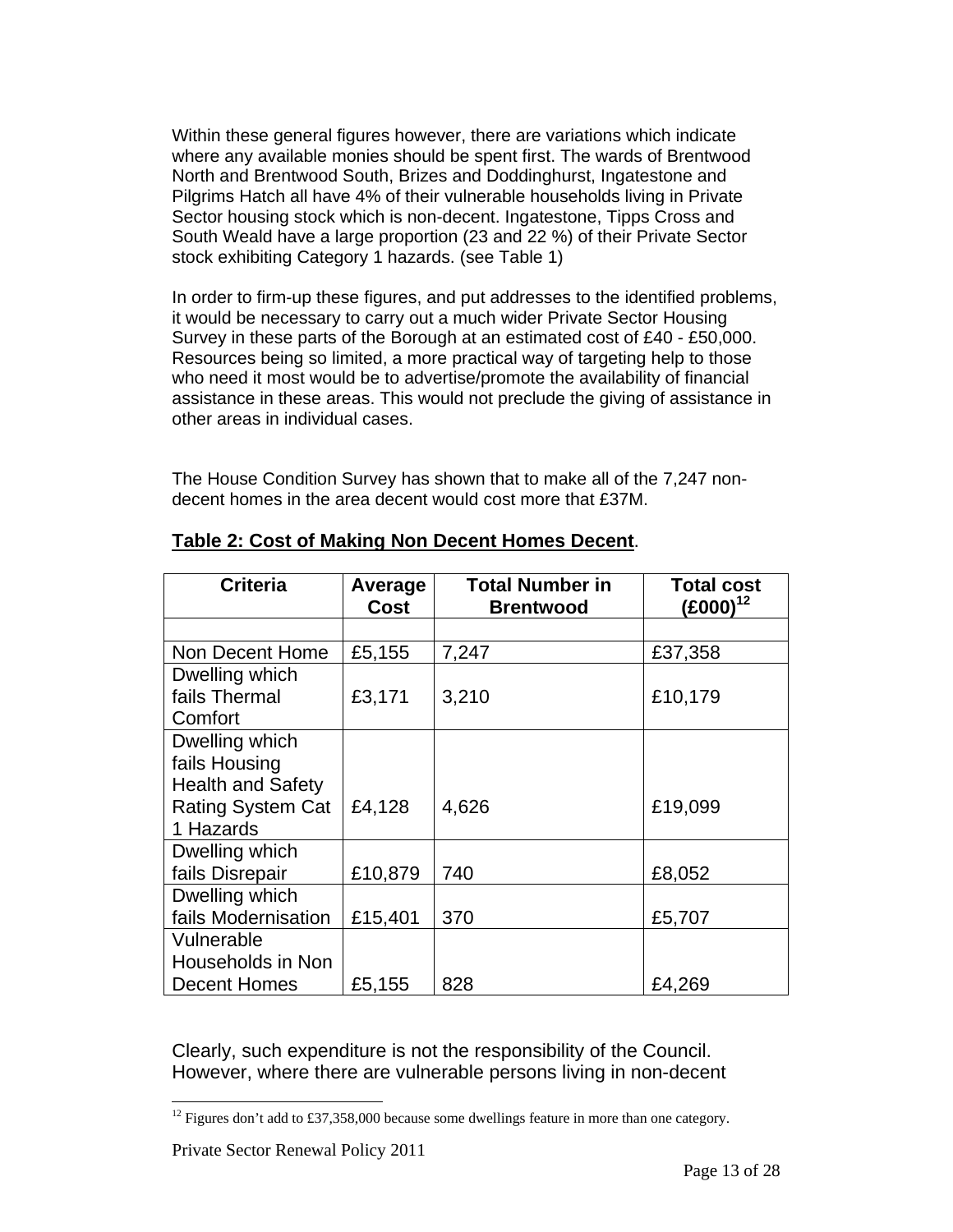conditions such as to pose a serious risk to their health, the Council will seek to offer help in as many appropriate ways as possible. Advice, grants, loans and negotiations with Private Sector landlords are all ways in which the Council can help.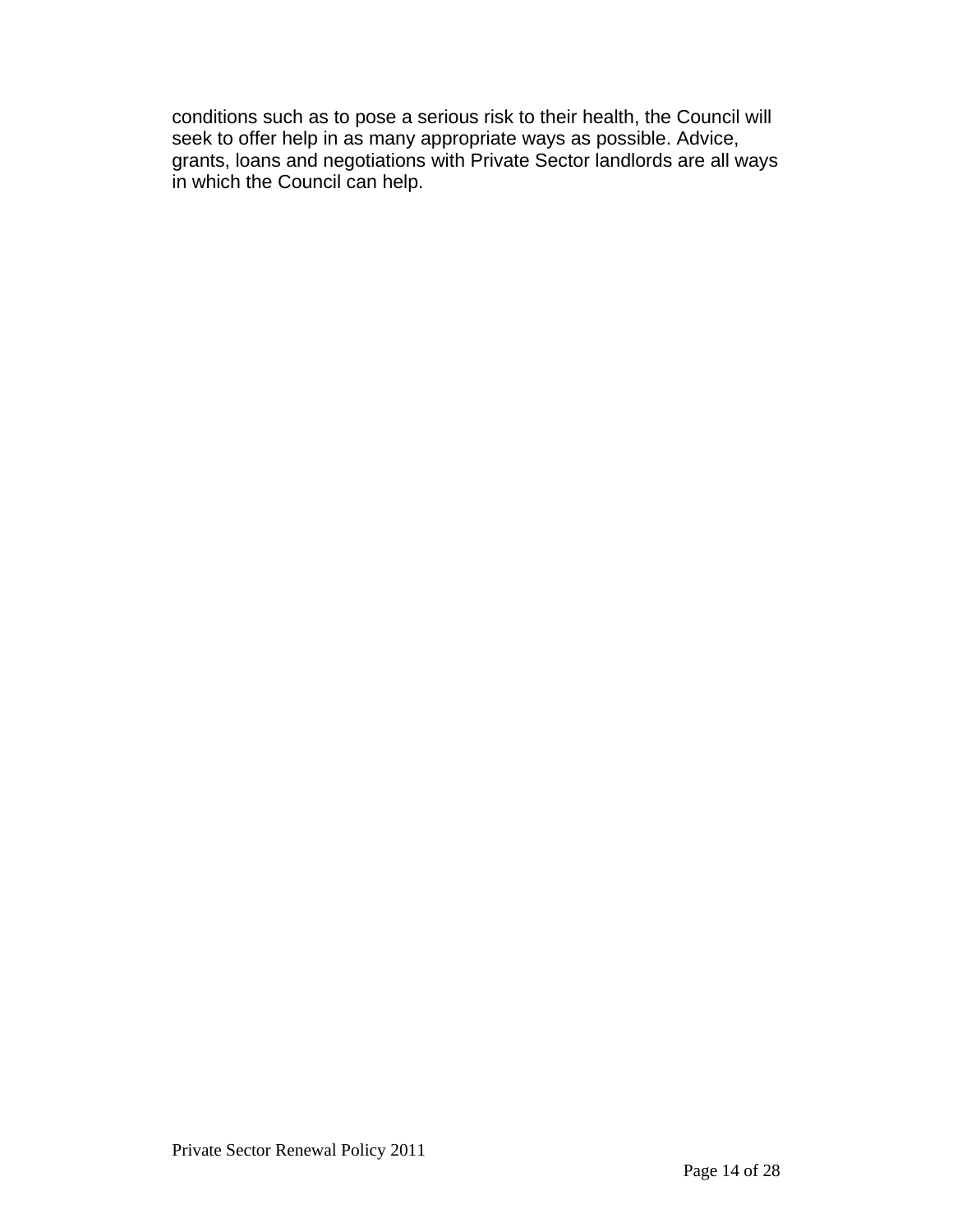## **Chapter four – Energy Efficiency/Fuel Poverty**

Fuel Poverty can be defined as occurring when a household has to spend more than 10% of its disposable income on total fuel bills – space and hot water heating, cooking, lighting, appliances and standing charges. It results in households experiencing to a lesser or greater degree either fuel debt (i.e. they cannot afford to pay their fuel bills), or an inadequately heated home.

If the home is inadequately heated, the householder may suffer from coldrelated diseases. It has been estimated (by charities set up to cater for the aged) that 48,000 more people die in winter each year than in the summer. Most are elderly. The charity estimates that 77% of the elderly in the UK are "fuel poor". When a property is inadequately heated it can lead to condensation and damp conditions, which increase the rate of asthma and respiratory diseases. It is estimated that increased cold-related and respiratory diseases, associated with fuel poverty, cost the NHS £1Bn per annum. Fuel poverty can also lead to the deterioration of the property itself and associated increased maintenance/repair costs and reduced asset value. There are also other interrelated problems caused such as under use of available floor space.

Previous Governments have sought to try and eliminate fuel poverty, especially from vulnerable households. Grants and advice/information have had some success in this regard since the introduction of the Home Energy Conservation Act 1995, and the efforts of local authorities and central government. However, with the recent increase in fuel prices, much of this work has been undone and the numbers in fuel poverty have started to rise again.

Although the previous Private Sector Housing Renewal Policy included the awarding of grants in respect of energy efficiency, since 2009 a partnership with 15 local authorities in Hertfordshire and Essex has been set-up to administer grants and loans for this purpose using a Government Grant. This scheme, the Herts and Essex Energy Partnership (HEEP), has overseen the payment of £164,311 in respect of 542 dwellings. There is a prospect of a further £95,330 being spent (268 dwellings) before the scheme finally windsup sometime in 2011.

In addition, the Council has awarded 21 grants totalling £13,012 during the same period to applicants who do not satisfy the HEEP conditions but who are nevertheless on a low income or otherwise vulnerable.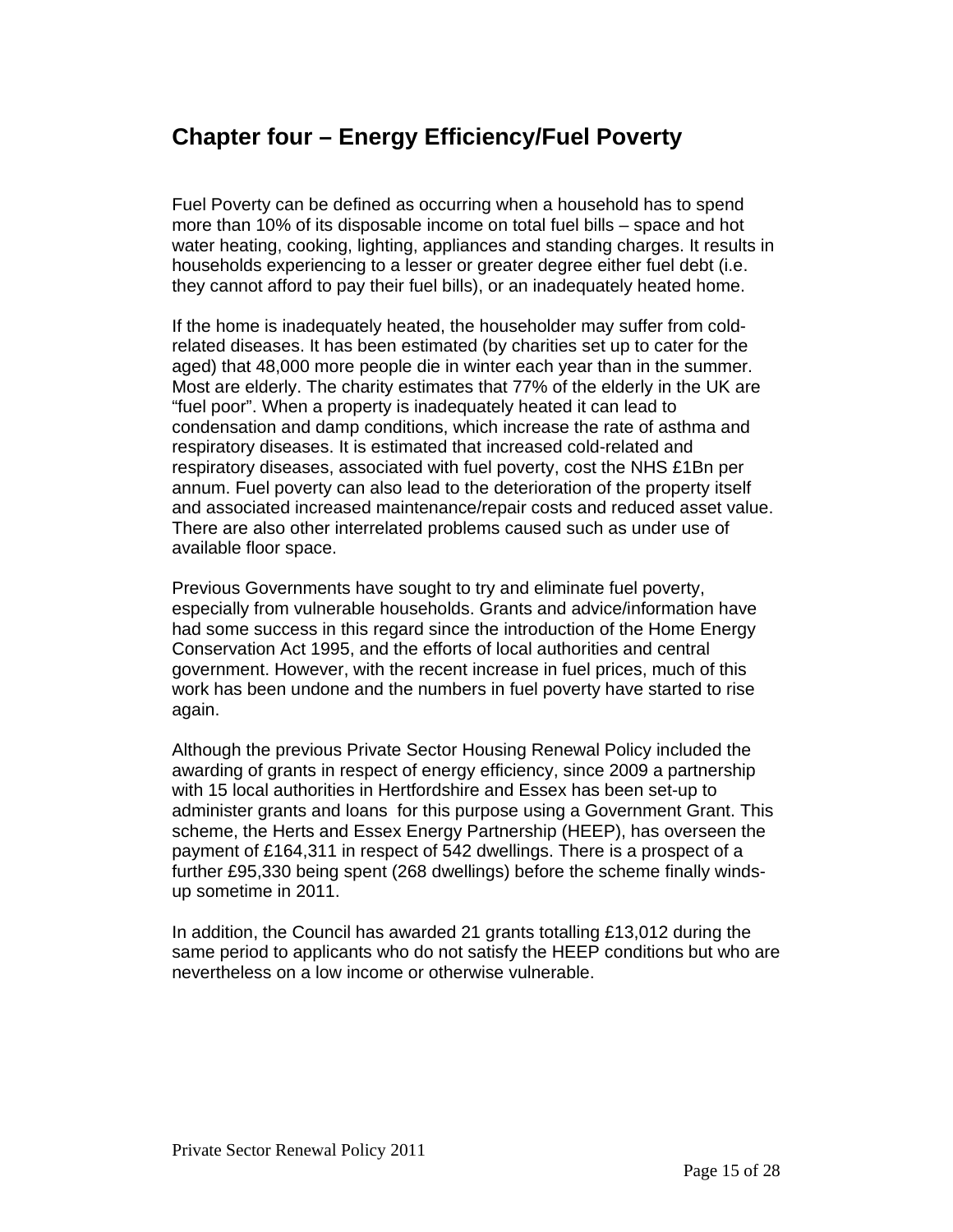## **Chapter five – Interventions which the local authority can take:**

With regard to Private Sector Housing, the Council can have a positive effect on the quality and quantity of the housing stock. By applying the Housing Health and Safety Rating System, dwellings can be upgraded by ensuring that they do not exhibit any of the 29 Hazards and so ensuring that they are safe and healthy places to live. By seeking to bring empty property back into use, the Council will increase the numbers of dwellings forming the stock.

#### **Housing Health and Safety Rating System**.

Environmental Health annually receives nearly 100 complaints (requests for service) concerning the condition of dwellings. Some of these are from the occupiers (mainly tenants), whilst others are from neighbours of poor quality property or from the owner occupiers of such. The numbers of complaints vary from year to year (see Table 3), but are a substantial part of the annual workload. In each instance, visits will be made and appropriate action taken.

| Year    | <b>Number of Complaints</b> |  |  |  |  |  |
|---------|-----------------------------|--|--|--|--|--|
|         |                             |  |  |  |  |  |
| 2005/6  | 60                          |  |  |  |  |  |
| 2006/7  | 75                          |  |  |  |  |  |
| 2007/8  | 93                          |  |  |  |  |  |
| 2008/9  | 99                          |  |  |  |  |  |
| 2009/10 | 87                          |  |  |  |  |  |
| 2010/11 |                             |  |  |  |  |  |

#### **Table 3: Numbers of Complaints received by Environmental Health.**

The Council's Enforcement Strategy will ensure that, as far as possible, unsatisfactory rented accommodation will be remedied, with landlords being either encouraged or forced to bring it up to standard. Owner occupied property will be treated sympathetically, with advice being offered, together with financial assistance if appropriate. However, should the property be adversely affecting another, or be having an adverse effect on health, there are statutory measures which can be brought about.

#### **Empty Dwellings**.

There are 226 dwellings which have been empty for more than 6 months.<sup>13</sup> Whilst this is a small number, less than 1% of the Private Sector Housing Stock, it is evident that such properties "can attract anti social behaviour and bring misery for neighbours" <sup>14</sup> Should the Council wish to expend resources

 $\overline{a}$ <sup>13</sup> 31 March 2011

<sup>&</sup>lt;sup>14</sup> Communities Minister Andrew Stonell 10 January 2011.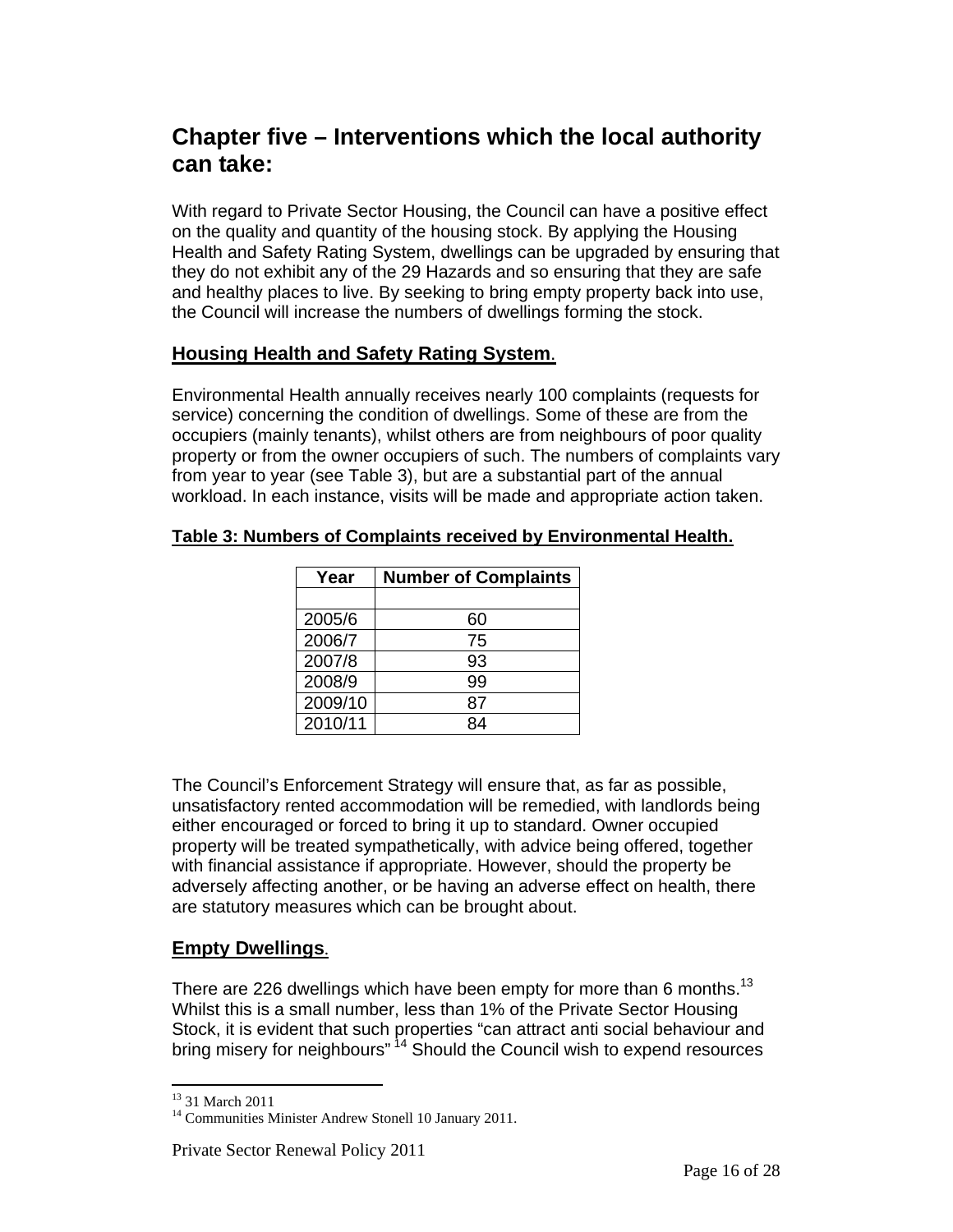to reduce this number of "wasted homes", there are a number of tools which it could use to bring it about.

- Empty Dwelling Management Orders (EDMOs);
- Compulsory Purchase;
- Enforced Sales Procedure.

However, it should be borne in mind that all of these actions are the end result of concentrated effort and a great deal of expended time, and additional resources would be required to carry out such work.

**EDMOs** can be served on the owners of empty dwellings when certain conditions are satisfied. If a property has been empty for at least 6 months and there seems no prospect of it being re-occupied or sold, the local authority can apply to a Residential Property Tribunal (RPT) for an **Interim EDMO**. This lasts for up to 12 months, during which time the Council, whilst taking over the day-to-day management, must work with the landlord to agree a way of getting the property back into use. This can include the local authority letting the property *with the permission of the landlord.* If no agreement can be reached, the Council can make a **Final EDMO**, following which it has the right to possession of the property for a fixed period of time, which can be for up to 7 years. During this time, the Council must take whatever steps it considers appropriate to get the property occupied or to keep it occupied and ensure that it is properly managed. Any costs incurred in the execution of a Final EDMO – management costs, repair costs etc. – will be recovered from the rental income. Any surplus must be returned to the landlord, whilst any losses must be borne by the Council.

**Compulsory Purchase** powers under the Housing Act 1985 or the Town and Country Planning Act 1990 can be used by local authorities to acquire empty dwellings with a view to ensuring the development of the site or to ensure that they are occupied – either by adding them to their own stock or by selling them on the open market or to a preferred bidder (an RSL). Compulsory Purchase Action is a long and involved process, the eventual outcome of which is often subject to a Public Local Enquiry held at the local authority's expense.

The **Enforced Sales Procedure** can be invoked by local authorities where a recoverable debt has been placed as a charge on the property by the local authority. Not all debts are able to be made a land charge, but those incurred by the carrying out of, for instance, works in default of statutory action, can be used. The procedure involves sending an invoice in respect of the debt to the owner concerned which, if not paid, can result in the local authority causing the property to be sold in order to recover the outstanding amount.<sup>15</sup>

 $\overline{a}$ <sup>15</sup> Law of Property Act 1925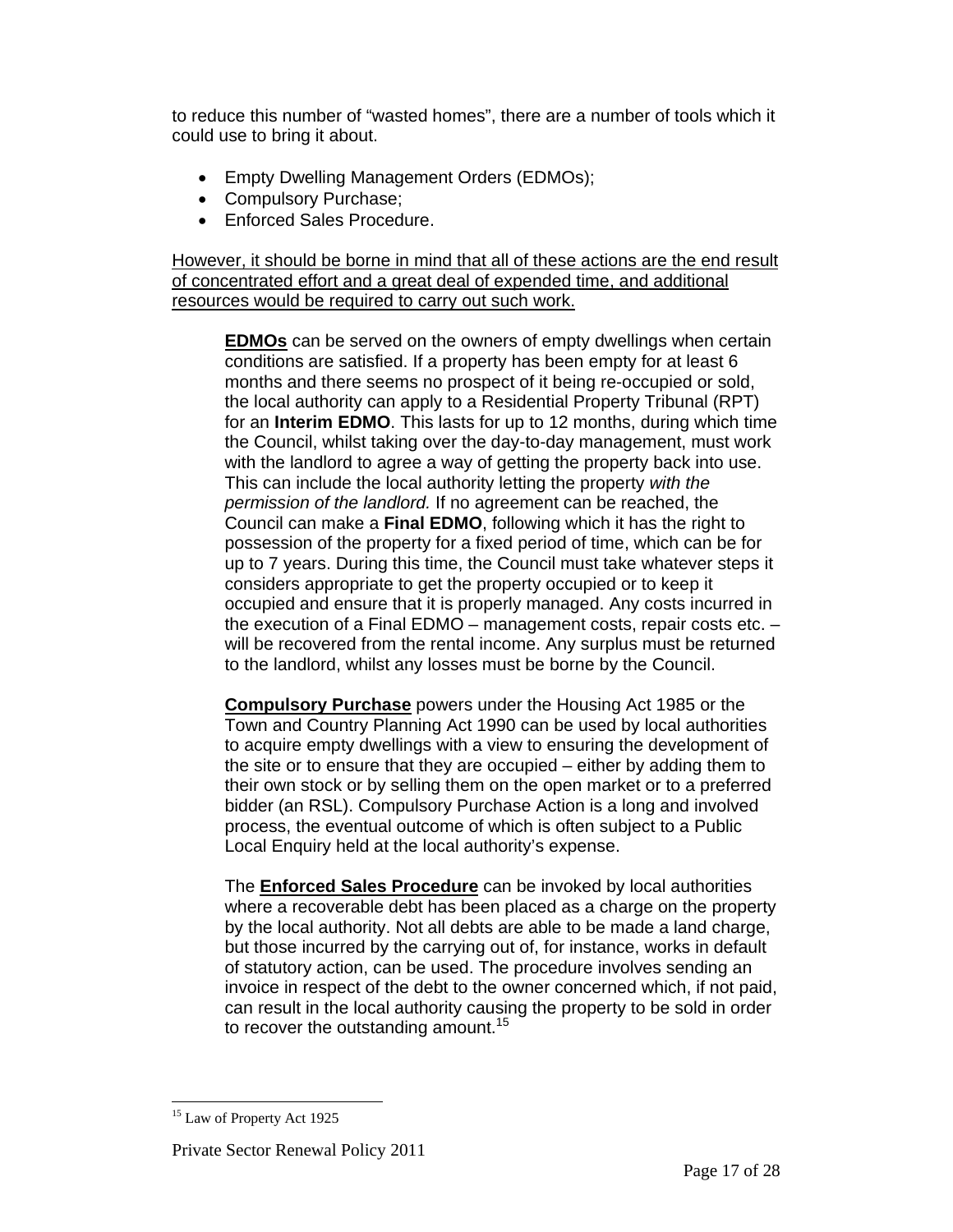#### **Houses in Multiple Occupation**.

Brentwood is not a Borough which has a high level of Houses in Multiple Occupation (HMOs) or, indeed, an appreciable number of houses which lend themselves to such occupation. HMOs are often occupied by young single persons or couples who either cannot find or cannot afford to rent traditional houses or flats, or by vulnerable persons who have no permanent address. Occupation of such accommodation is often transient and the occupiers are more likely to move rather than complain about their living conditions. By definition, they are a part of the Private Rented Sector which itself contains much of the worst housing in the Borough.

The Housing Act 2004 brought in new definitions of what constitutes a HMO, and also gave local authorities a duty to license the larger HMOs (see Appendix 2) which were seen to pose the most risk to the occupiers, especially risk from fire. BBC has 19 licensed HMOs (2011), but an unknown number of HMOs which do not need to be licensed, but many of which still pose a risk to the occupants in terms of lack of means of escape or of poor facilities or living conditions. To discover these houses, it would be necessary to not only trawl Council Tax Records and the Electoral Register (provided such actions were not prohibited by the Data Protection Act1998 and associated Orders), but also to visit probable buildings to ascertain their current status. Work on such non-licensable HMOs would require additional resources

The Management of Houses in Multiple Occupation Regulations 2006 (as amended) impose duties on the owner/manager of a HMO regarding safety (including fire safety), provision of facilities, gas and electrical installations, maintenance, living conditions, etc. A breach of these Regulations, which are enforced by local authorities, renders the owner/manager of a HMO liable to a fine not exceeding level 5 on the standard scale.

#### **Home Improvement Agency**.

The Council has had a relationship with a Home Improvement Agency (HIA) provider for more than 20 years. Anchor Trust has provided a holistic housing service aimed at assisting elderly and vulnerable people to solve their housing problems by:

- helping them obtain grants or to access other funding,
- helping them to understand and fill out complex forms,
- providing a gardening service,
- providing a handyman service.

From early July, the HIA provider will be *Papworth Trust Housing Solutions*. This charitable Trust has been successful in bidding to provide the HIA service in Thurrock; Castle Point; Rochford; Southend; Harlow; Uttlesford and Brentwood. The tender was let by Essex CC as a part of its Supporting People work.

Private Sector Renewal Policy 2011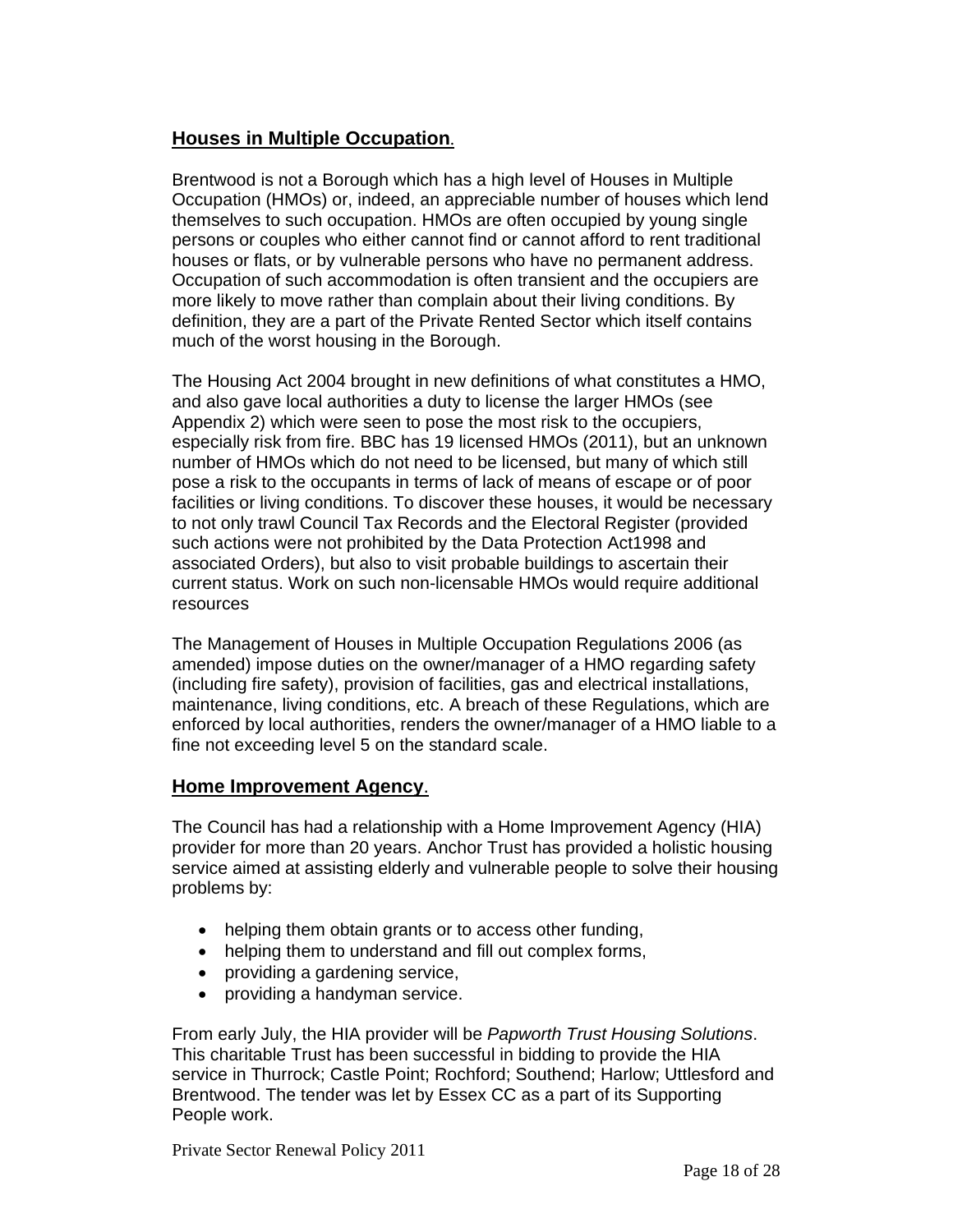Historically, BBC has paid £44,000 to assist with the running costs of the HIA. This sum has been [nearly] matched by monies from Supporting People. The new HIA will be funded in a similar manner, with both BBC and Essex CC paying a reduced amount. Any shortfall of running costs will be made up by Papworth charging an increased level of fees.

The details of the HIA, where it will be based and how it will promote itself in Brentwood are, as yet, unclear. However, it is expected that there will be a seamless transfer of work from Anchor to Papworth, and that there will be no loss of service to residents.

#### **Advice**:

Residents of the Borough will often rely on advice from Environmental Health in respect of their housing problems. Apart from signposting to other Departments of the Council, Essex CC, the HIA, DWP, HEEP, or other Agencies, advice on what works should be undertaken to remedy defects or combat poor housing conditions is freely given. Environmental Health will work with communities, self-help groups and other interested bodies in order to improve housing conditions.

#### **Grants / loans**:

The Council has long been the provider of financial assistance to home owners. Grants to repair or improve living accommodation have been given for more than 50 years with thousands of dwellings being brought up to a decent standard. More recently, since the last Private Sector Renewal policy was implemented in 2006, BBC has assisted 389 people to improve, adapt and repair their homes and has, in the process paid grants and loans totalling £1,236,924.

|              | <b>DFG</b> |            | Renovation |                | Home Repair |            | Affordable Warmth |            |
|--------------|------------|------------|------------|----------------|-------------|------------|-------------------|------------|
|              |            |            |            |                | Assistance  |            |                   |            |
| Year         | Amount £   | <b>Num</b> | Amount     | <b>Num</b>     | Amount £    | <b>Num</b> | Amount £          | <b>Num</b> |
|              |            |            | £          |                |             |            |                   |            |
| 2006         | 107,831    | 31         | 34,935     | 4              | 48,000      | 23         | 34,666            | 34         |
| 2007         | 182,745    | 35         | $\Omega$   | 0              | 47,683      | 21         | 61,060            | 29         |
| 2008         | 205,344    | 45         | 0          | 0              | 41,304      | 23         | 61,207            | 30         |
| 2009         | 106,420    | 23         | 13,719     | 2              | 42,538      | 23         | 12,815            | 16         |
| 2010         | 196,245    | 35         | 18,765     | $\overline{2}$ | 21,450      | 12         | 197               |            |
| <b>TOTAL</b> | 798,585    | 169        | 67,419     | 8              | 200,975     | 102        | 169,945           | 110        |

#### **Table 4: Grant monies expended since 2006**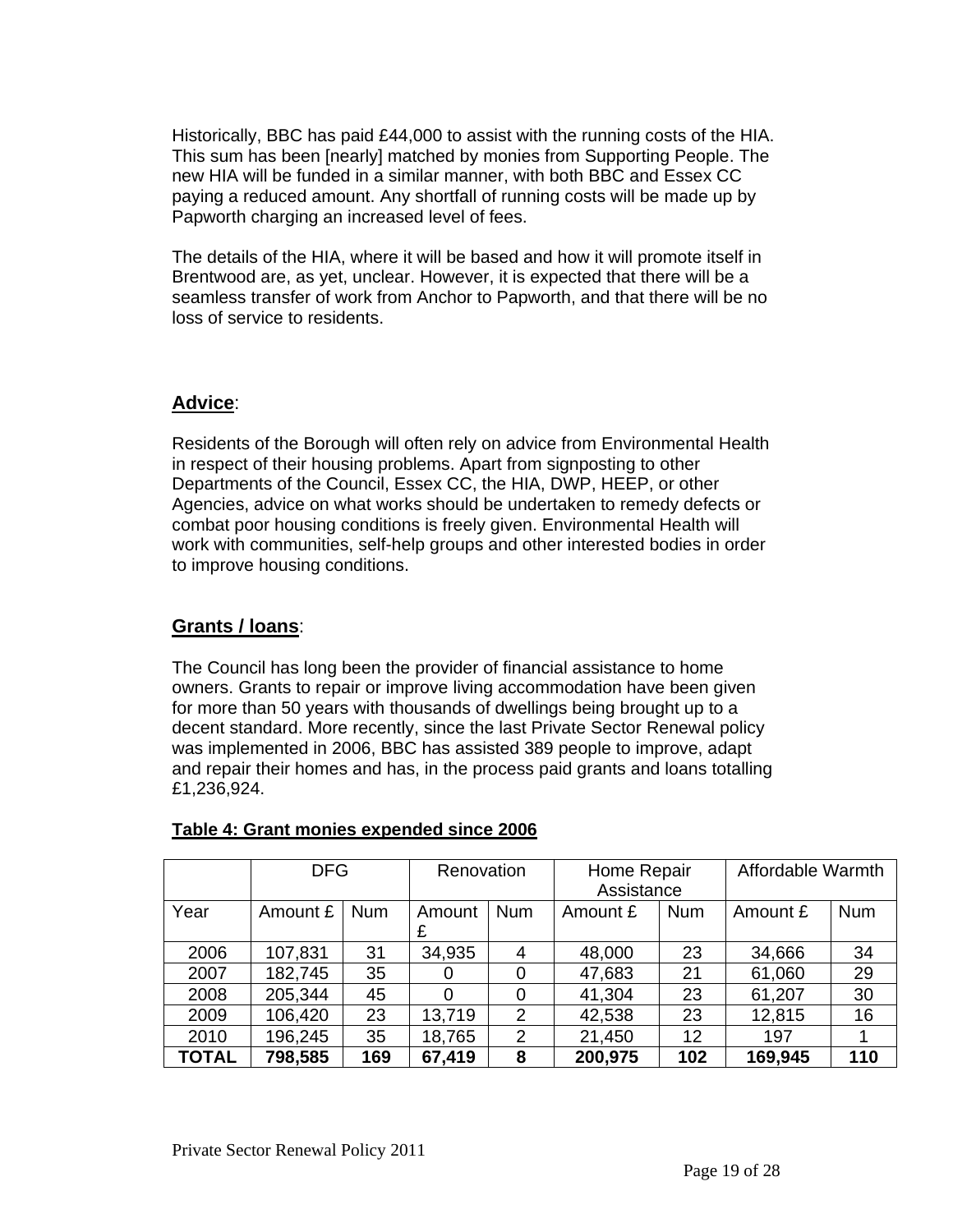With more limited financial resources being available for distribution, the Council will in the future have to be more discerning in who is awarded grant aid. Indeed, much of the activity in this area will have to be carried out on a loan basis, rather than giving grants. Such loans would be repaid when the property was sold, with the monies being recycled into the budget for discretionary grants and loans.

Chapter 6 outlines the proposed way that financial assistance will be given in the future.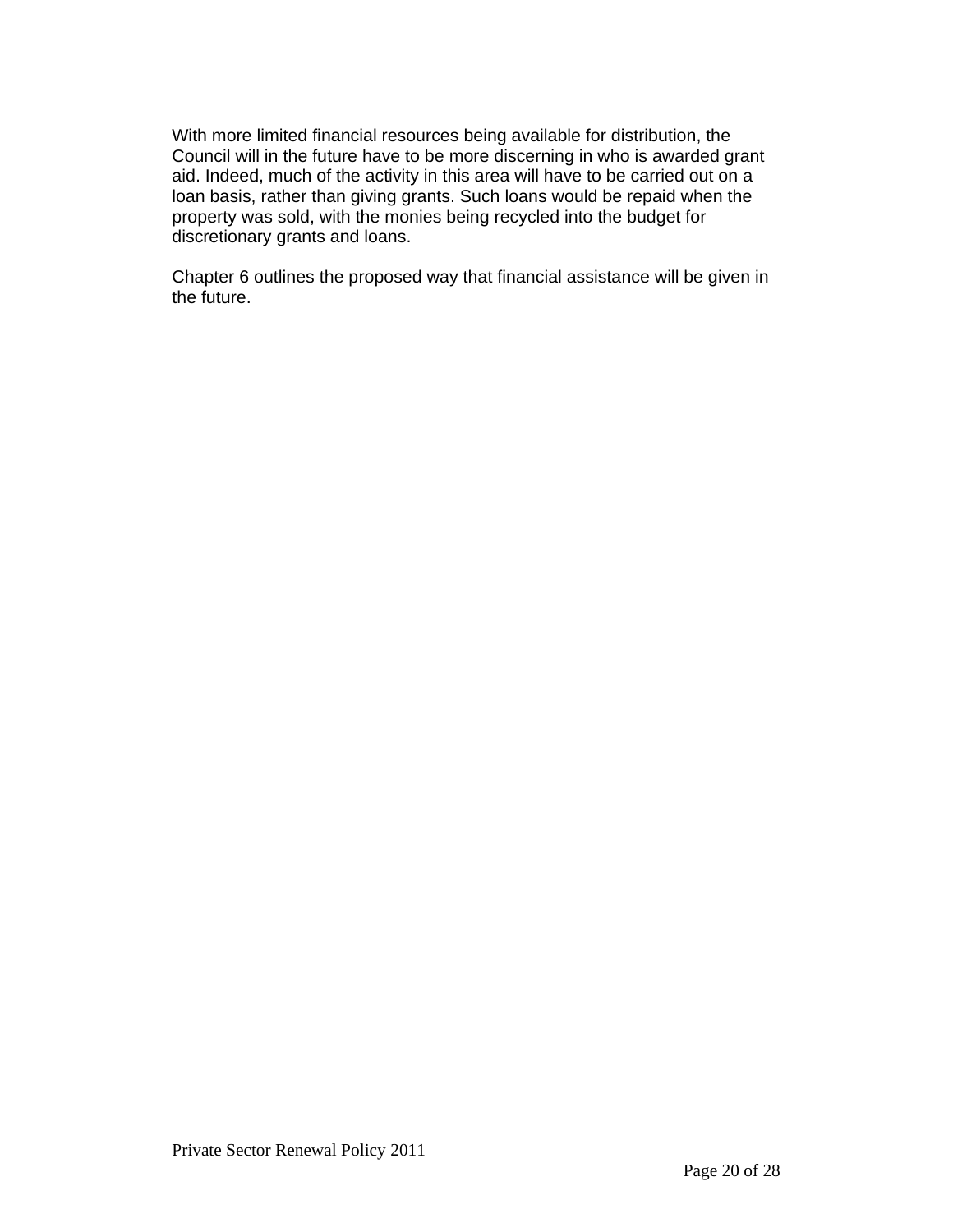# **Chapter six – Grants & Loans. (See Appendix 3)**

Subject to qualifying conditions, and subject to available financial resources, the Council will provide assistance through its Housing Renewal Policy in one of or a combination of the following ways:

- Disabled Facilities Grants;
	- o Mandatory Grant
	- o Discretionary Grant
- Empty Property Loans;
- Energy Efficiency Grants/Loans
- Warm Front Top-up Grant
- Provision of Heating Grants/Loans
- Renewable Energy Installation Loans
- Emergency Repair Assistance;
- Decent Homes Loans;

**All Mandatory Disabled Facilities Grants are subject to continued funding from Government of a majority of the cost. At present, the Govt provides £120,000 p.a. as a non ring-fenced capital sum. Historically, the Government grant has formed 60% of the total available for mandatory grant aid with BBC contributing a sum equivalent to a further 40%. This year, BBC has budgeted £75,000 for mandatory grants, thus making a total of £195,000 available to be distributed.** 

**All other grants and loans are subject to sufficient funding being made available by Brentwood Borough Council on an annual basis. This financial year, BBC has budgeted for £65,000 to be available.**

#### **Mandatory Disabled Facilities Grants**

Mandatory grants for people with a disability to make adaptations to their home (including caravans and houseboats) to enable them to:

- move freely into and around the dwelling and enjoy the use of the dwelling and the facilities and amenities within it. i.e. reasonable access to the home and the living room, bedroom, bathroom or shower room in which there are suitable facilities for washing and/or showering;
- make a dwelling or building safe for a disabled occupant;
- provide a room or provide access to a room used or usable for sleeping;
- provide suitable toilet and washing, bathing or showering facilities;
- facilitate the preparation and cooking of food;
- adapt heating, lighting and power installations for the benefit of a disabled person;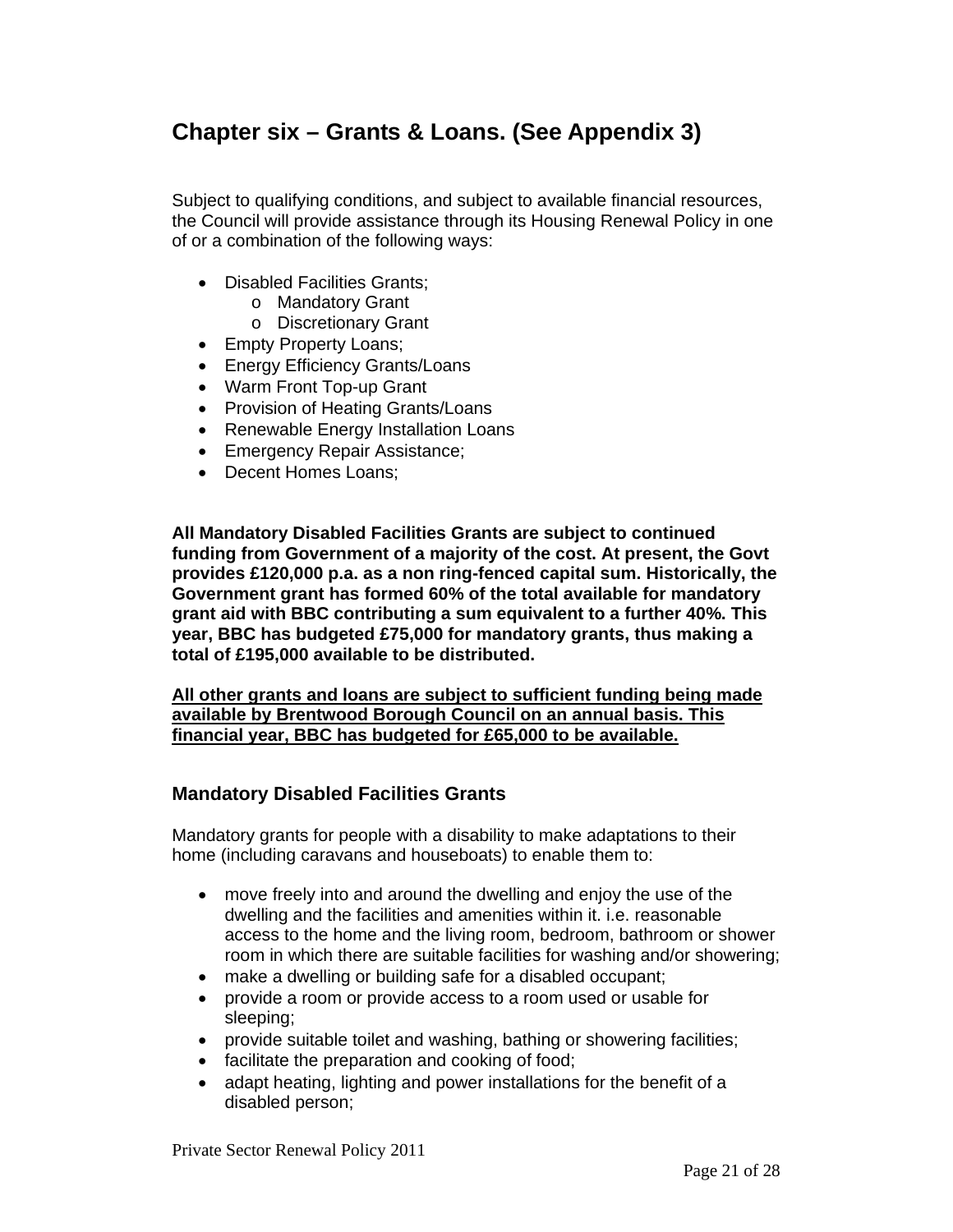• access the garden in a safe manner.

The grant is subject to the government's prescribed "Test of Financial Resources" (Means Test) which is used to calculate the applicant's contribution (if any). The maximum grant cannot exceed £30,000.

The Council has to consult with Essex County Council Adult Health & Community Services, (Occupational Therapists) as to what works are necessary and appropriate and then has to decide whether the works recommended are reasonable and practicable.

All DFGs in excess of £5,000 will be subject to a condition that, should the property be sold, or the ownership change, within 10 years of the works being completed, the grant paid above £5,000 will be repaid to the local authority, subject to a maximum repayment of £10,000.<sup>16</sup>

#### **Discretionary Disabled Facilities Loan**

In addition to the Mandatory Grant, the Council will consider awarding Discretionary Loans for other related works, or to "top up" the Mandatory Grant to meet [some] additional costs. ECC will, through its Housing Options Panel, consider paying for essential works costing in excess of the maximum grant of £30,000. However, in cases where there is still a shortfall, BBC will consider offering a loan which will be repayable on the sale or disposal of the property. The offer of a DDFL will remain open for a maximum period of 4 months, or longer at the discretion of the awarding authority.

#### **Empty Property Loans**

In order to assist owners of Long Term Empty Dwelling to bring them back into tenanted residential use, the Council will consider offering a repayable loan to help carry out essential repairs and improvements. Such a loan would be made a charge on the property and be repayable after 10 years or when the property is sold, whichever comes soonest. The awarding of such a loan will be subject to certain conditions as to who can occupy the dwelling and at what rent level. The loan would only be available to persons who had owned the property for more than 12 months or who had inherited it from a deceased relative. The loan will be limited to a maximum of £10,000. The offer of an EPL will remain open for a maximum period of 4 months, or longer at the discretion of the awarding authority.

#### **Energy Efficiency Grants/Loans**

This assistance is available to vulnerable persons and takes five forms:

- Cavity wall insulation & loft insulation installation;
- Warm Front Top-up;
- Provision of heating;

 $\overline{a}$ 

<sup>&</sup>lt;sup>16</sup> The Housing Grants, Construction and Regeneration Act 1996: Disabled Facilities Grant Conditions relating to approval or payment of Grant) General Consent 2008.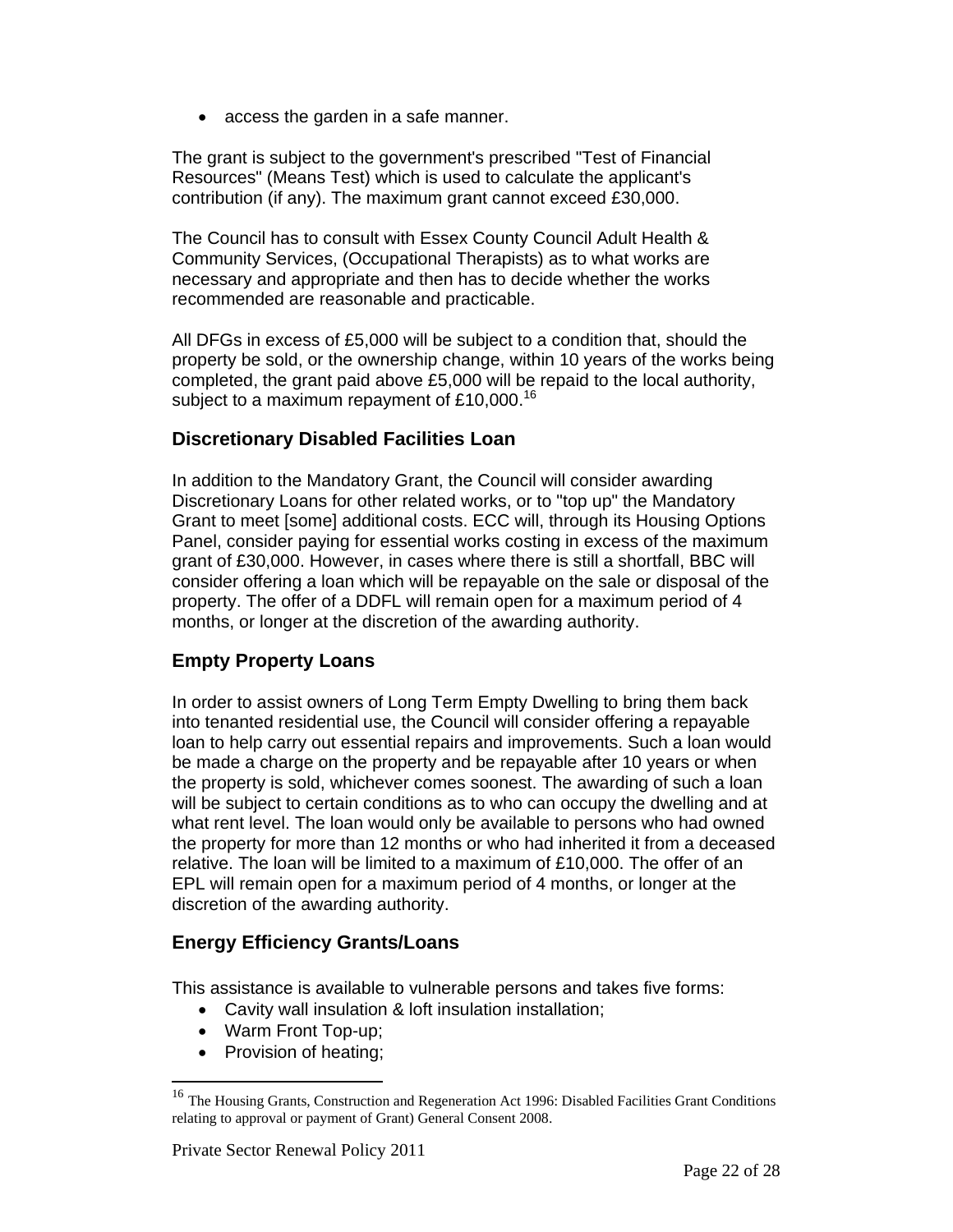- Renewable Energy Installation;
- Hard to Treat Homes.

#### **Cavity Wall Insulation and Loft Insulation Grant**:

Vulnerable owner occupiers, and vulnerable tenants whose landlords agree to keep the property available for letting for a minimum of 5 years, will be entitled to a grant to install cavity wall insulation and/or loft insulation to raise the energy efficiency of their dwelling to a suitable level. The offer of this grant will remain open for a maximum period of 4 months, or longer at the discretion of the awarding authority.

#### **Warm Front Top-up Grant**:

Whilst Warm Front Grants (WFGs) are still being offered by eaga on behalf of the Government – i.e. until April 2012 - there will be instances where the WFG is insufficient to provide a first-time heating installation. In such cases, as applicants for WFGs are by definition vulnerable, a grant will be offered to topup the Government grant to cover the full costs. (Such top-ups are usually of less than £1,000). The offer of this grant will remain open for a maximum period of 4 months, or longer at the discretion of the awarding authority.

#### **Provision of Heating Loan**:

Where dwellings are lacking in central heating, a loan will be offered to vulnerable owner occupiers to enable an installation to take place. Such a loan will be a local land charge and will be recoverable on a change of ownership of the property. Where a landlord intends to install central heating for the first time, the loan will be made available, but will be repayable after 10 years or on a change of ownership or tenure of the property, whichever occurs first. Maximum loan to be £5,000. The offer of this loan will remain open for a maximum period of 4 months, or longer at the discretion of the awarding authority.

#### **Renewable Energy Installation Loan**:

Certain forms of renewable energy – solar thermal, ground source heat pumps - will attract loan assistance if the applicant is a vulnerable owner occupier. Such a loan will be a local land charge and will be recoverable on a change of ownership of the property. Where a landlord intends to install a renewable energy facility for the first time in a dwelling occupied by a vulnerable tenant, the loan will be made available, but will be repayable after 10 years or on a change of ownership of the property or a change in tenure, whichever occurs first. Maximum loan to be £10,000. The offer of this loan will remain open for a maximum period of 4 months, or longer at the discretion of the awarding authority.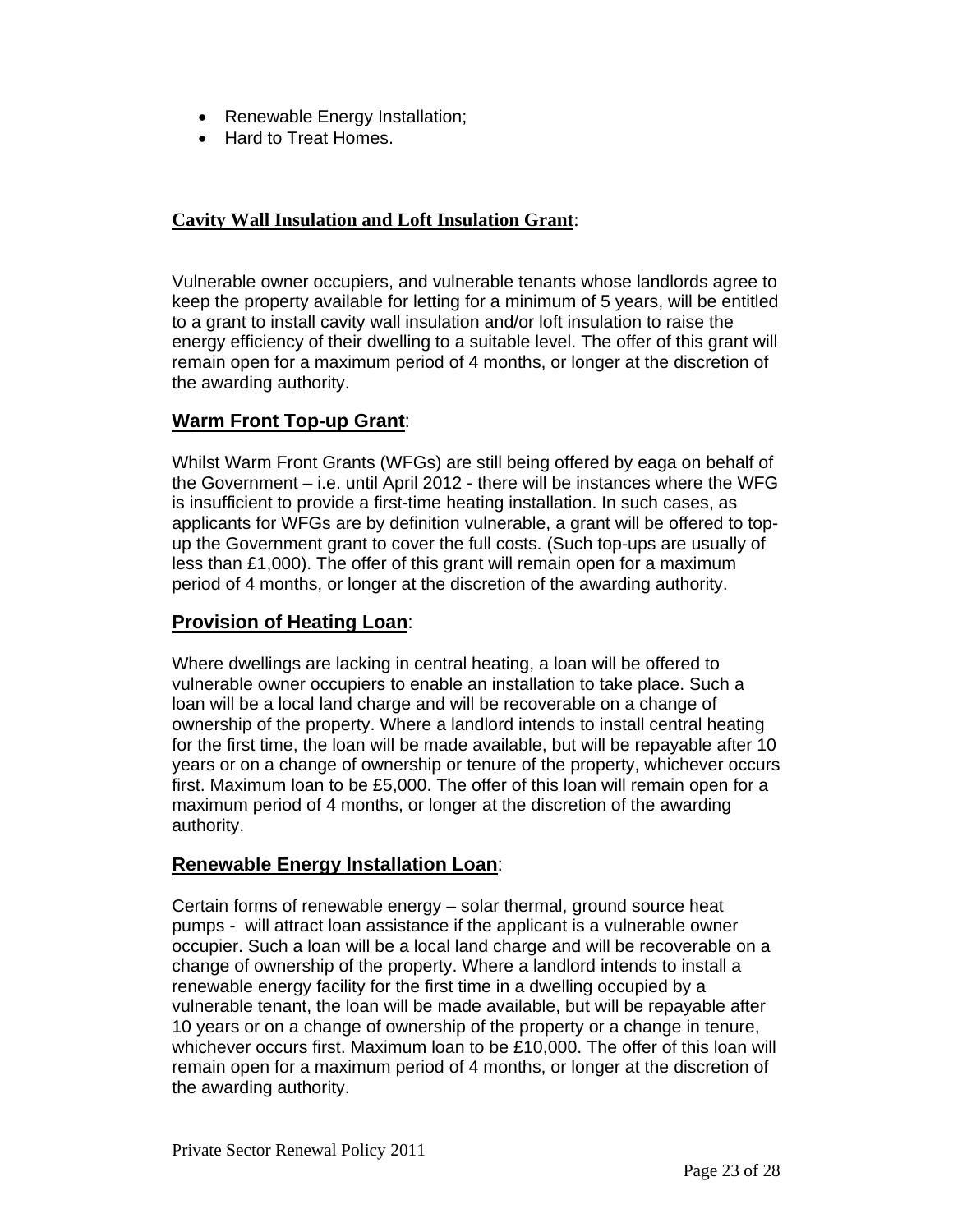#### **Hard-to-Treat Homes Grant/Loan**.:

Dwellings constructed with solid walls cannot be improved by cavity wall insulation and are therefore hard to insulate to a reasonable standard. Vulnerable owner occupiers of such dwellings, provided that in all other respects the dwelling is energy efficient, will be entitled to a grant, not exceeding £10,000, to provide a suitable external cladding to the building which will bring the SAP rating up to a minimum of 65. The grant will be repayable if the property changes ownership within 3 years and will be placed on the Local Land Charges Register..Landlords who wish to improve their dwellings which are occupied by vulnerable tenants in a similar manner will be offered a loan, not exceeding £10,000, which will be repayable after 10 years or on a change of ownership of the property or a change in tenure, whichever occurs first. The offer of this grant/loan will remain open for a maximum period of 4 months, or longer at the discretion of the awarding authority.

#### **Emergency Home Repair Assistance**

Dwellings occupied by owner occupiers who are both elderly and vulnerable and which are in need of emergency repairs to keep them wind and weatherproof or otherwise safe to be occupied, will be entitled to a grant not exceeding £3,000 to enable those repairs to be carried out. The grant will be repayable if the property changes ownership within 3 years and will be placed on the Local Land Charges Register. The offer of this grant will remain open for a maximum period of 4 months, or longer at the discretion of the awarding authority.

#### **Decent Homes Loans**

Dwellings which do not meet the Decent Homes Standard and which are owned and occupied by vulnerable people will attract loan assistance (maximum £5,000) to help bring the house "up to standard". Such a loan will be registered as a local land charge and will become repayable on the sale or change of ownership of the property. Any offer of loan will be available only for a 4 month period, or longer at the discretion of the local authority.

05 April 2011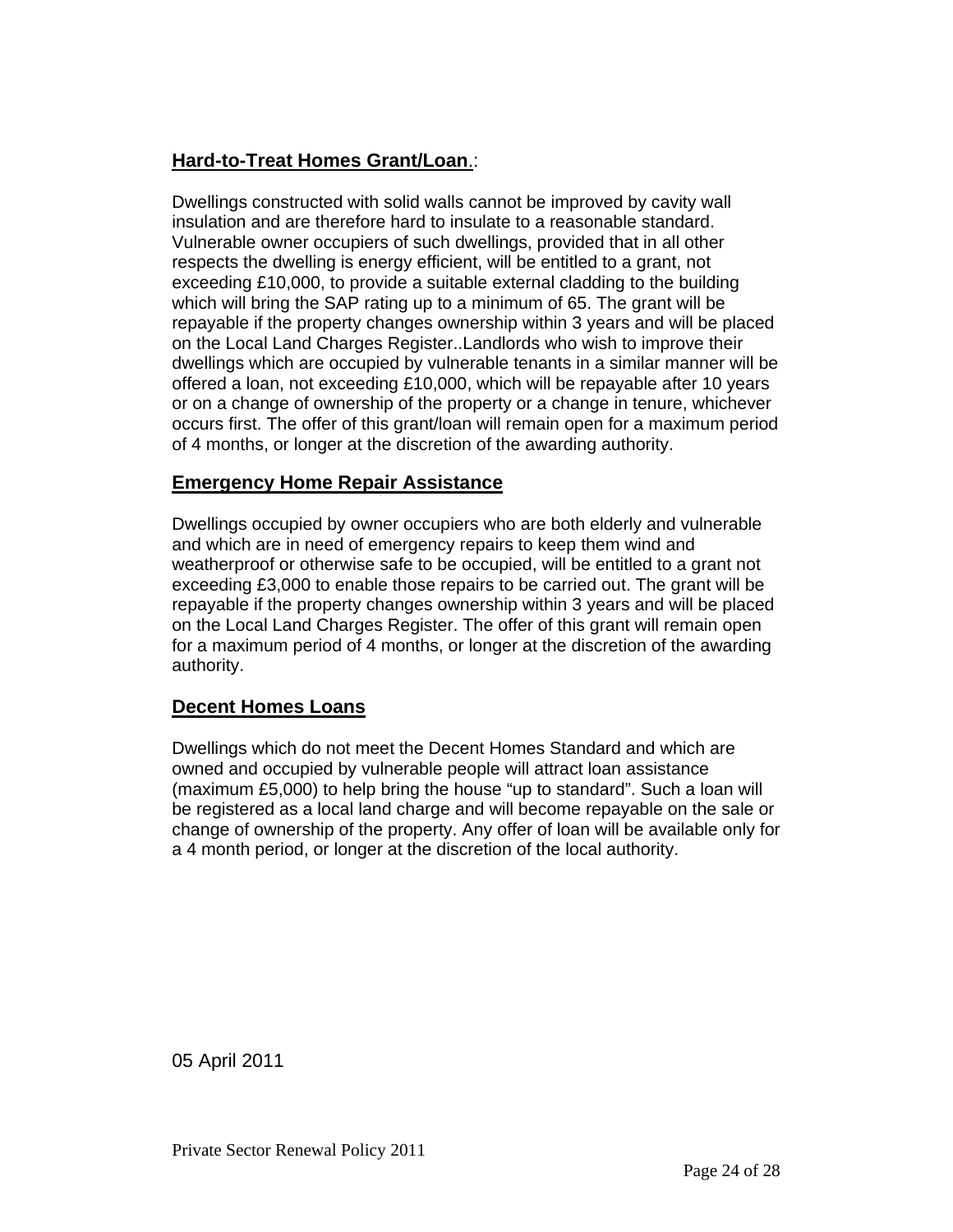#### **Appendix 1**

#### **DECENT HOMES STANDARD**

The basic principles of the Decent Homes Standard are:

#### • **Houses must meet the current statutory minimum standard for housing**

i.e. Homes must be free from Category One Hazards as defined in Part 1 of the Housing Act 2004.

#### • **Houses must be in a reasonable state of repair**

Homes which fail to meet this standard are those where either:

– one or more of the key building components are old and, because of their condition, need replacing or major repair; or

– two or more of the other building components are old and, because of their condition, need replacing– or major repair

#### • **Houses must have reasonably modern facilities and services**

Homes which fail to meet this standard are those which don't have three or more of the following:

- reasonably modern kitchen (20 years old or less)
- a kitchen with adequate space and layout
- a reasonably modern bathroom (30 years old or less)
- an appropriately located bathroom and WC
- adequate insulation against external noise (where external noise is a problem)
- adequate size and layout of common areas for blocks of flats

#### • **Houses must provide a reasonable degree of thermal comfort**

This means that homes must have both effective insulation and efficient heating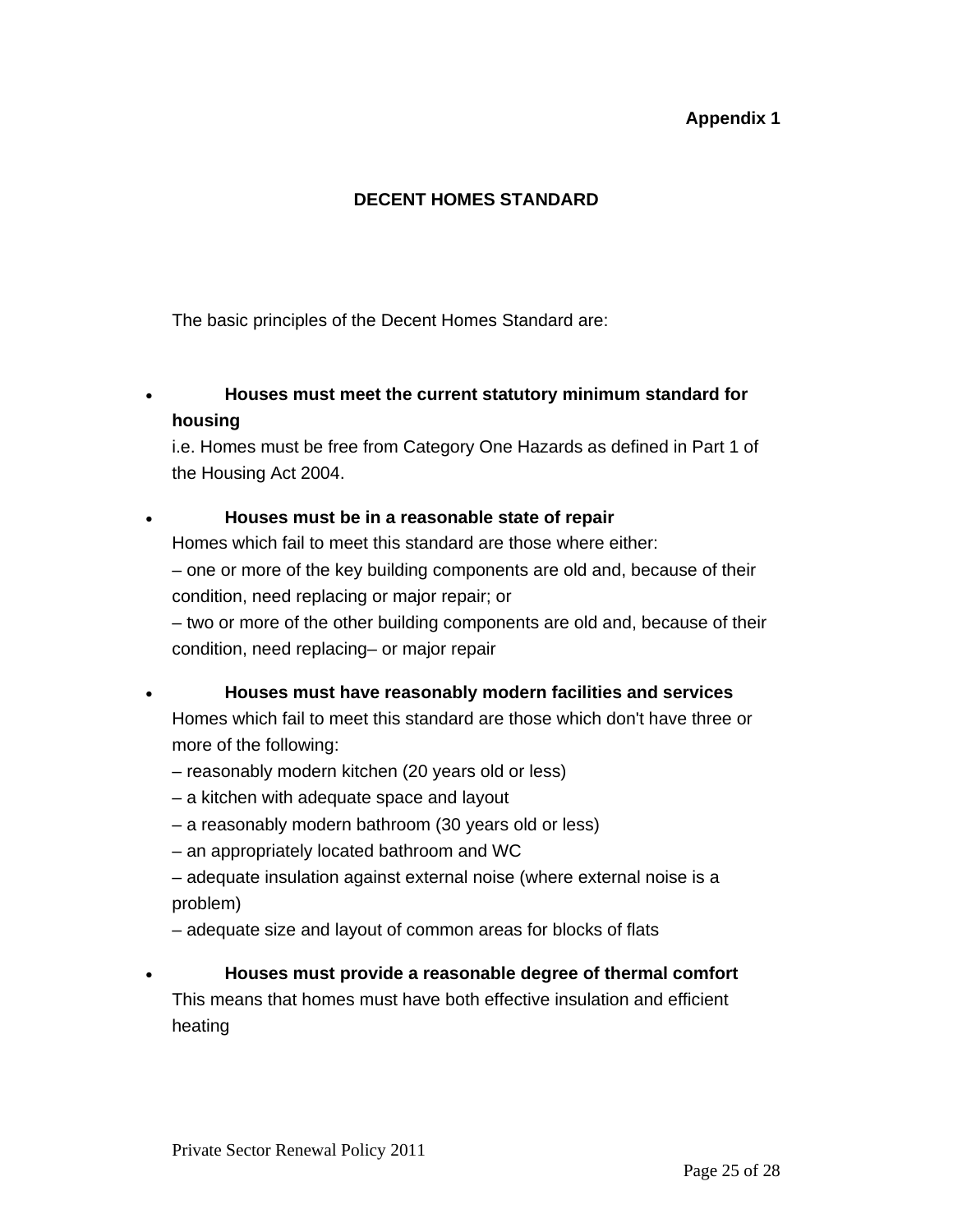#### **LICENSABLE HOUSES IN MULTIPLE OCCUPATION**

In general terms, HMOs<sup>17</sup> which satisfy all of the following conditions **must** be licensed by the local authority.<sup>18</sup>

- The building containing the HMO is of 3 or more storeys;
- The HMO is occupied by more than 4 persons;
- The HMO is occupied by 2 or more households as their only or main residence.19 This includes occupation :
	- o By asylum seekers, migrant and seasonal workers;
	- o As a refuge by persons escaping domestic violence; or
	- o By students in higher or further education.

 $\overline{a}$ 

 $17$  As defined by sections  $254 - 259$  of the Housing Act 2004.

<sup>&</sup>lt;sup>18</sup> It is an offence for the owner/manager of a licensable HMO not to license it.

<sup>&</sup>lt;sup>19</sup> A household is either a single person or members of the same family who are living together. This includes people who are married or living together as married (including those in same-sex relationships). It also includes specific relatives who are living together: parents, grandparents, children (and step children), grandchildren, brothers, sisters, uncles, aunts, nephews, nieces or cousins. Foster children are also treated as part of their parents' household.